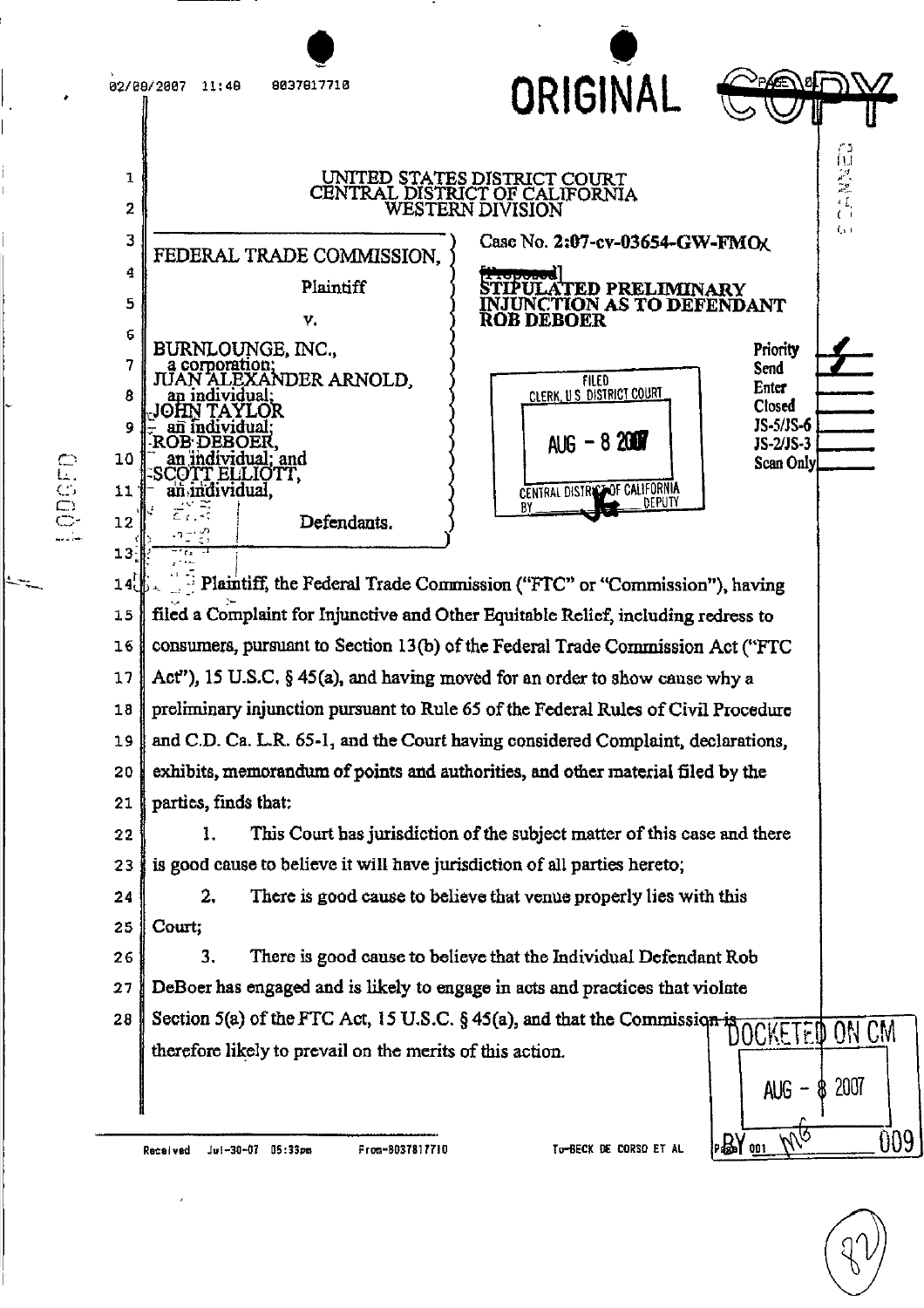$\hat{\bullet}$ 

島原義性にい

1 2 *3*  4 5 6 7 8 9 10 11 4. The evidence set forth in the "Plaintiff Federal Trade Commission's Memorandum of Points and Authorities Supporting the Application for a Noticed *Ex Parte* Temporary Restraining Order" and in the accompanying exhibits, and all other documents filed by the parties show that the Individual Defendants engaged in a classic pyramid scheme in violation of Section 5 of the FTC Act, 15 U.S.C.  $\S$  $45(a)$ . In accordance with Fed. R. Civ. P. 65, good cause therefore exists for issuing this preliminary injunction. Furthermore, to preserve the Court's ability to grant effective relief, there is good cause forthe Court to enter an order preserving certain assets and to require that they provide an accounting of their assets and of the monies that they have received as a result of their activities challenged in the Complaint and expedited discovery.

12 13 14 5. Weighing the equities and considering the Commission's likelihood of ultimate success, a preliminary injunction with asset preservation, requiring an accountingand other equitable reliefis in the public interest.

15 16 17 18 6. No provision of this Order shall be construed as an admission or denial that Defendant DeBoer has engaged in violations of the FTC Act. Factual stipulations herein are only for the purpose of entry of this stipulated preliminary injunction.

19 20 21 7. As an agency of the United States, no security is required of the Commission for the issuance of a preliminary injunction. See Fed. R. Civ. P. 65. Definitions

22 23 For the purpose of this preliminary injunction, the following definitions shall apply:

24 25 26 27 28 1. "Asset" or "Assets" means any legal or equitable interest in, right to, or claim to, any real and personal property, including, but not limited to chattel, goods, instruments, equipment, fixtures, general intangibles, inventory, checks, notes, leaseholds, effects, contracts, mail or other deliveries, shares of stock, lists of consumer names, accounts, credits, mortgages, premises, receivables, funds,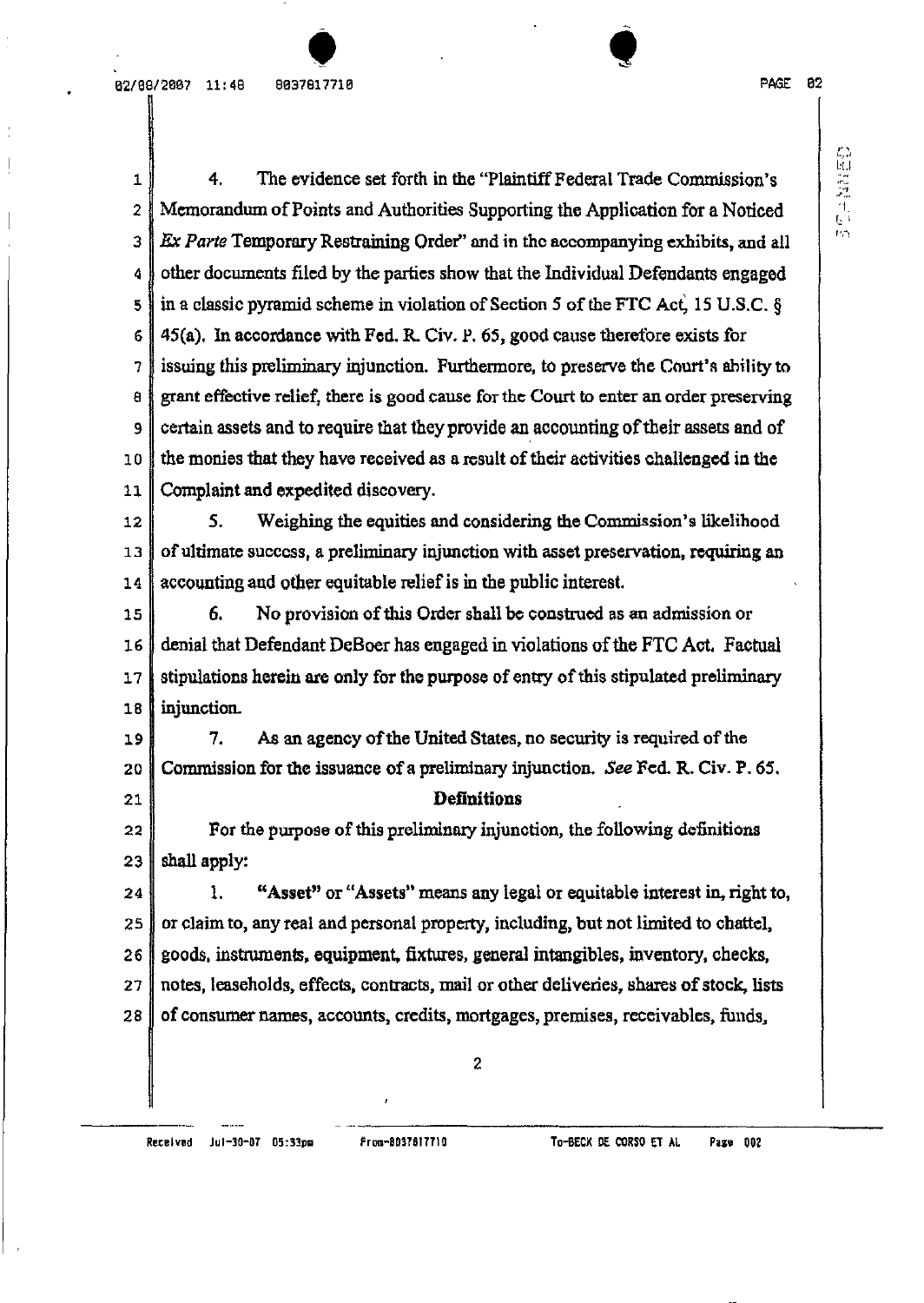and cash, wherever located, whether in the United States or abroad, and shall include both existing assets and assets acquired after the date of entry of this Order.

高原な 発見

4

1

2

3

6

7

8

10

11

14

18

19

20

2. **"Individual Defendant"** means Rob DeBoer.

•

5 9 12 13 3. **"Financial Institution"** means anybank, savings and loan institution, credit union, or any financial depository of any kind including, but not limited to any brokerage house, money market or mutual fund, telephone or common carrier, storage company, trustee, broker-dealer, escrow agent, title company, commodity trading company, credit card company, or precious metal dealer, or any other person, partnership, corporation, or otherlegal entity maintaining or having control of any records, accounts or other assets owned directly or indirectly, of record or beneficially, by the Individual Defendant, including accounts or other assets that any Defendant may control by virtue of being a signatory on said accounts.

15 16 17 4. **"Marketing Program"** includes, but is not limited to, any multi-level marketing program, business investment opportunity, pyramid marketing scheme, Ponzi scheme, or chain marketing scheme.

5. **"Mogul Program"** means the BurnLounge Mogul Program through which participants earn monetary rewards.

6. **"Person"** means a natural person, an organization or other legal entity, including a corporation, partnership, sole proprietorship, limited liability company, association, or cooperative, or any other group or combination acting as an entity.

7. **"Plaintiff'** means the Federal Trade Commission ("Commission" or "FTC").

28

3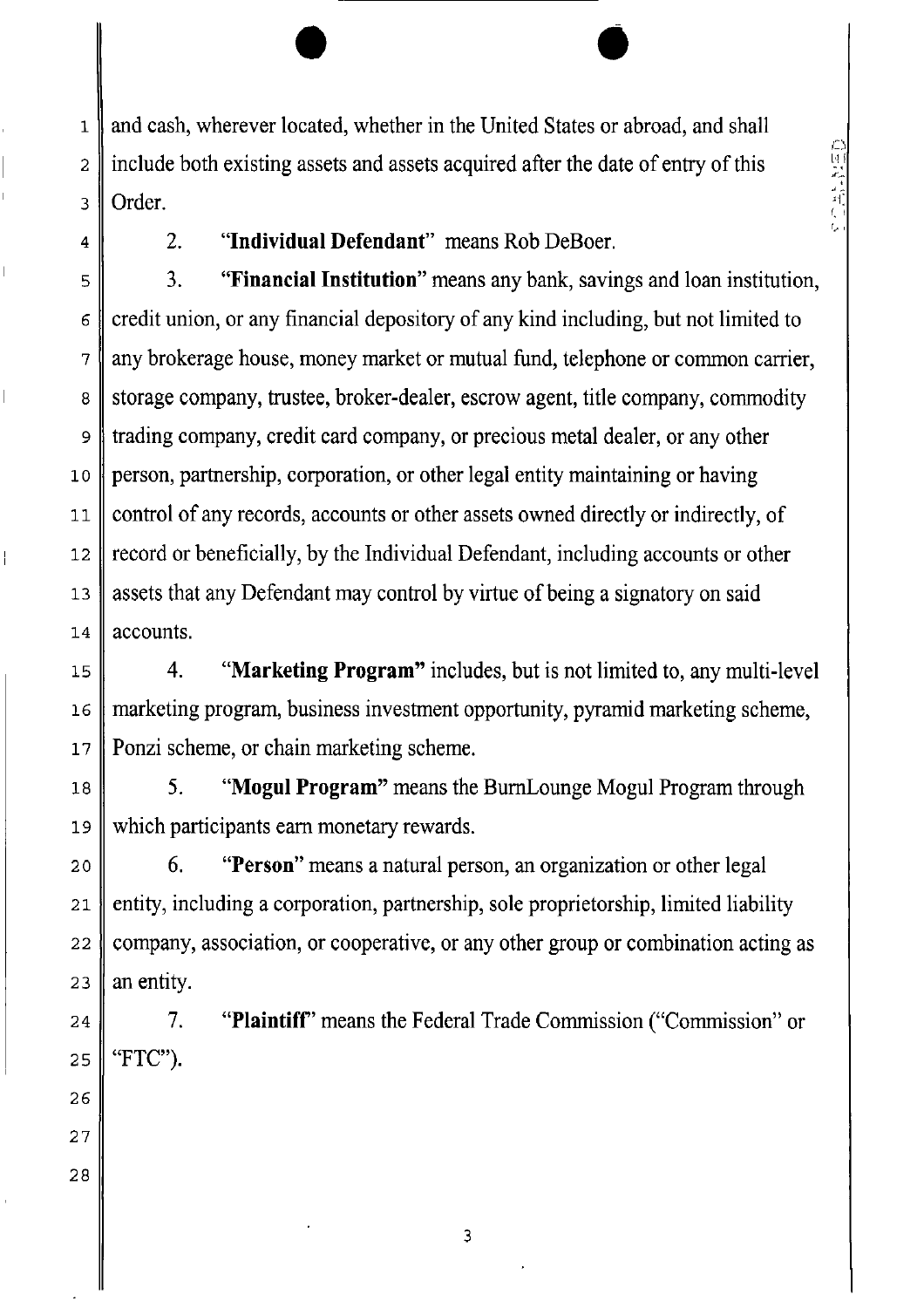**CONTRACTOR** 

| 1  | The terms "and" and "or" in this Order shall be construed<br>8.                       |  |  |  |  |
|----|---------------------------------------------------------------------------------------|--|--|--|--|
| 2  | conjunctively or disjunctively as necessary, to make the applicable sentence or       |  |  |  |  |
| з  | phrase inclusive rather than exclusive.                                               |  |  |  |  |
| 4  | <b>ORDER</b>                                                                          |  |  |  |  |
| 5  | <b>I. PYRAMID PROHIBITION</b>                                                         |  |  |  |  |
| 6  | IT IS THEREFORE ORDERED that the Individual Defendant is                              |  |  |  |  |
| 7  | temporarily restrained and enjoined from engaging, participating or assisting in,     |  |  |  |  |
| 8  | any manner or capacity whatsoever, from operating the Mogul Program or any            |  |  |  |  |
| 9  | Marketing Program that:                                                               |  |  |  |  |
| 10 | Pays any compensation related to recruitment;<br>А.                                   |  |  |  |  |
| 11 | Pays any compensation related to the purchase or sale of goods or<br>В.               |  |  |  |  |
| 12 | services unless the majority of such compensation is derived from                     |  |  |  |  |
| 13 | sales to persons who are not members of the Mogul Program or the                      |  |  |  |  |
| 14 | Marketing Program; or                                                                 |  |  |  |  |
| 15 | $\mathbf{C}$ .<br>Otherwise constitutes a pyramid scheme.                             |  |  |  |  |
| 16 | II. INJUNCTION AGAINST MISREPRESENTATION                                              |  |  |  |  |
| 17 | IT IS FURTHER ORDERED that, in connection with the advertising,                       |  |  |  |  |
| 18 | promoting, marketing, offering or providing, or assisting others in the advertising,  |  |  |  |  |
| 19 | promoting, marketing, offering or providing the Mogul Program, or any other           |  |  |  |  |
| 20 | Marketing Program, the Individual Defendant is hereby temporarily restrained and      |  |  |  |  |
| 21 | enjoined from making or assisting in the making of, expressly or by implication,      |  |  |  |  |
| 22 | orally or in writing, any false or misleading statement or representation of material |  |  |  |  |
| 23 | fact, including, but not limit to: misrepresenting that consumers who participate in  |  |  |  |  |
| 24 | the Mogul Program, or any Marketing Program will or are likely to receive             |  |  |  |  |
| 25 | substantial income.                                                                   |  |  |  |  |
| 26 | III. INJUNCTION AGAINST MATERIAL OMISSIONS                                            |  |  |  |  |
| 27 | IT IS FURTHER ORDERED that, in connection with the advertising,                       |  |  |  |  |
| 28 | promoting, marketing, offering or providing, or assisting others in the advertising,  |  |  |  |  |
|    | 4                                                                                     |  |  |  |  |
|    |                                                                                       |  |  |  |  |
|    |                                                                                       |  |  |  |  |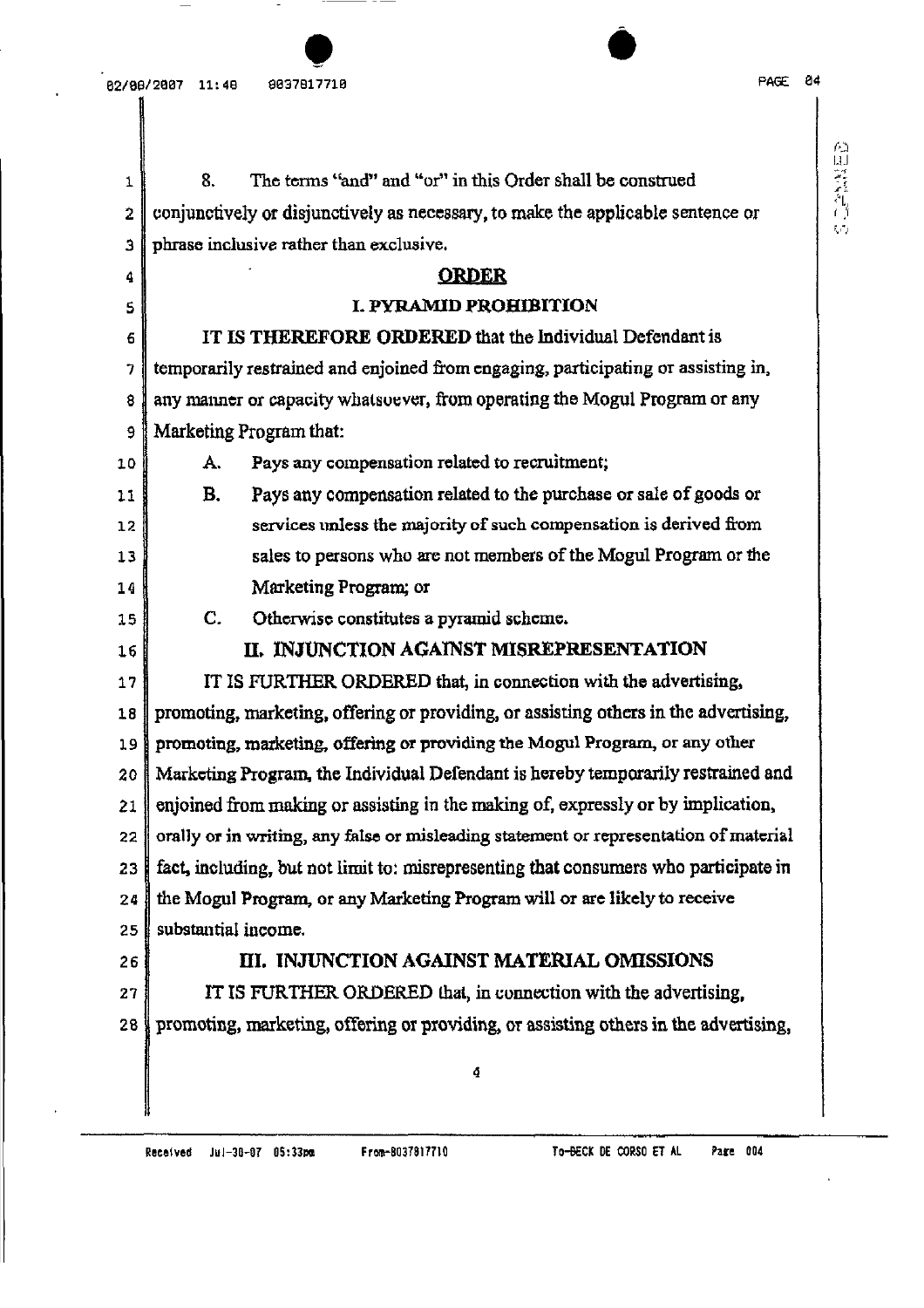...,

1 2 3 4 5 6 7 promoting, marketing, offering or providing the Mogul Program, or any Marketing Program, the Individual Defendant is hereby temporarily restrained and enjoined from failing to disclose, clearly and conspicuously, orally or in writing, all information material to a consumer's decision to participate in the Mogul Program or any other Marketing Program, including, but not limited to, the fact that the structure of the Mogul Program or any other Marketing Program prevents the vast majority of participants from making substantial income.

 $\bullet$ 

# **IV. ASSET PRESERVATION**

IT IS FURTHER ORDERED that the Individual Defendant is hereby temporarily restrained and enjoined from:

8

9

10

11

12

13

14

15

16

17

18

19

20

21

22

23

24

25

26

27

28

A. Transferring, converting, encumbering, selling, concealing, dissipating, disbursing, assigning, spending, withdrawing, or otherwise disposing of any assets, wherever located, that are (I) owned or controlled, in whole or in part, by the Individual Defendant;  $(2)$  titled or held in the name, singly or jointly, of the Individual Defendant; (3) in the actual or constructive possession of the Individual Defendant; or (4) owned, controlled by, or in the actual or constructive possession of any corporation, partnership, or other entity directly or indirectly owned, managed, or controlled by, or under common control with, the Individual Defendant including, but not limited to, any assets held by or for the Individual Defendant at any bank or savings and loan institution, or with any financial institution, as defined above, or other depository of any kind;

B. Opening or causing to be opened any safe deposit boxes or other storage facility or container titled in the name of or subject to access by the Individual Defendant;

5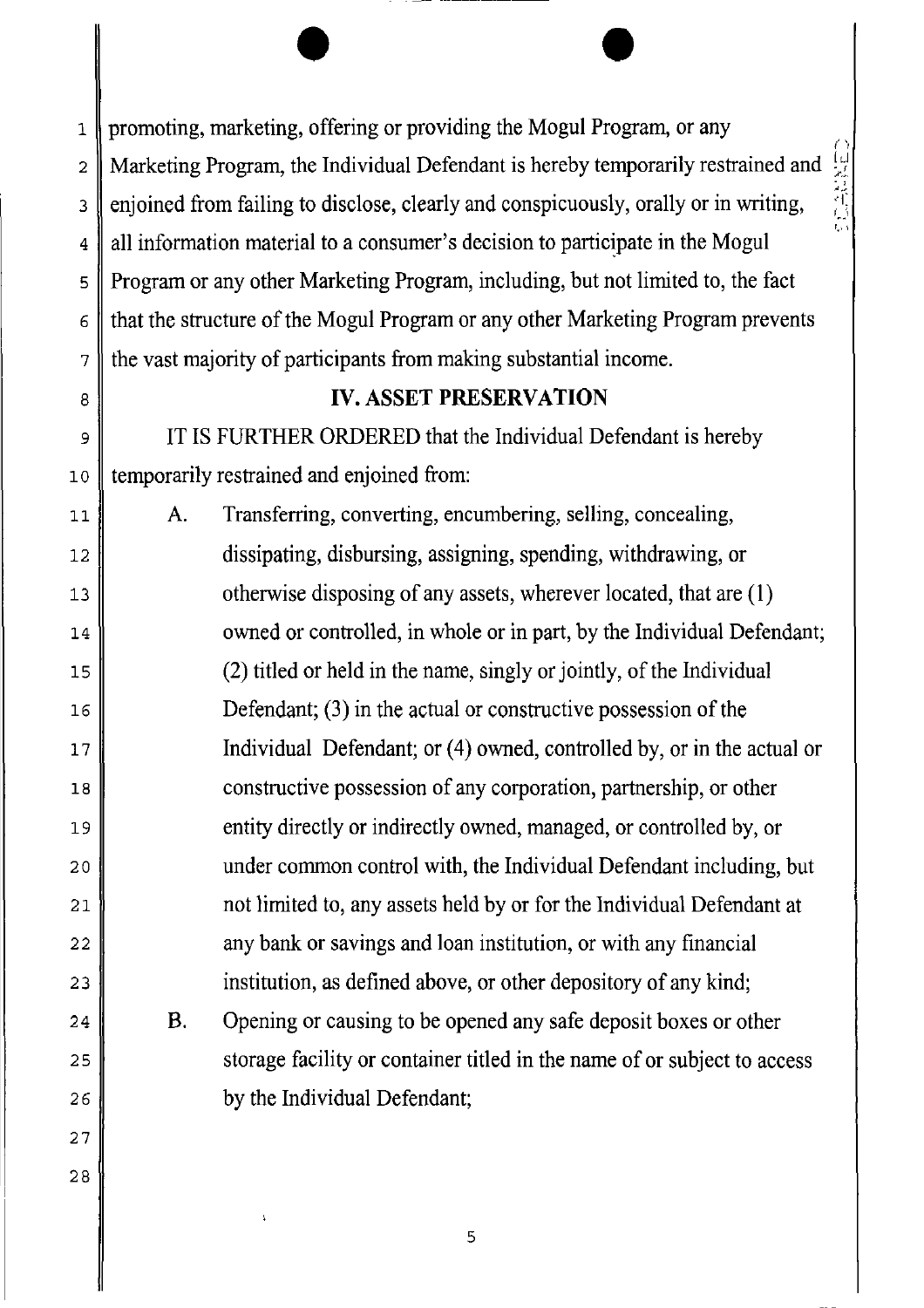a2/e9/2ee7 11:49 ge3791771e 

6

•

C. Incurring charges or cash advances on any credit card, debit card, or checking card issued in the name, singly or jointly, of the Individual Defendant; and

D. Securing a loan with or incurring a lien on the real property, the personal property, or other asset in the name, singly or jointly, of the Individual Defendant.

7 8 9 10 11  $12$ 13 14 15 16 17 18 19 20 21 22 23 Provided further, the Individual Defendant shall be allowed to spend funds to pay reasonable ordinary and necessary monthly living expenses (not to exceed \$6000 per month in August and September 2007 and thereafter not to exceed \$5000 per month) established prior to the filing of the instant litigation, including mortgage payments, rent, car payments, alimony, child support, and medical expenses. The Individual Defendant shall incur no new debt provided that he may use credit cards to pay reasonable ordinaryand necessary monthly living expenses within the limitation of spending funds provided in this paragraph. Provided further, the Plaintiff shall have the right to move to modify this order after receipt of information required to be disclosed by the Individual Defendant under Paragraph VIII on the grounds that the living expenses of the Individual Defendant are not reasonable. Provided further, that the Individual Defendant shall be allowed to expend \$20,000 for attorneys' fees. In the event, the Individual Defendant seeks to pay his attorneys more than the initial \$20,000 for attorneys' fees, the Individual Defendant shall provide Counsel for Plaintiff with an itemized description of the fees and legal services rendered. Each such requests shall be no more than

24 \$20,000 at a time. If Plaintiff objects to payment of the fees within fourteen days

25 of receipt of the description of the fees and legal services by communicating such

26 27 28 objection to Counsel for the Individual Defendant, the Individual Defendant shall then submit his request to pay such fees to the Court for such order as Court deems appropriate.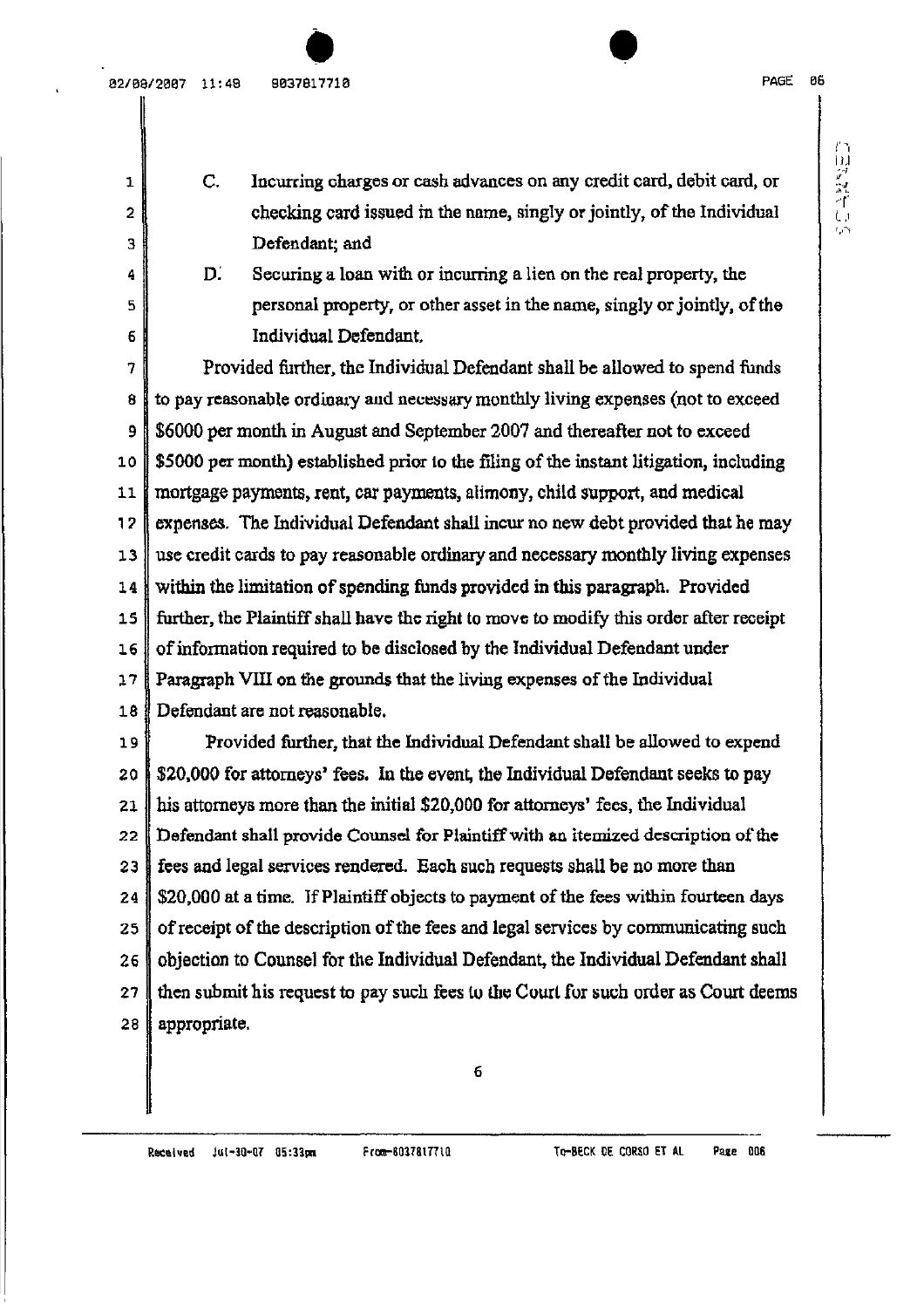C'I

# **V. DUTIES OF THIRD-PARTY ASSET HOLDERS**

1

2

3

4

5

6

7

23

24

25

26

27

28

 $\bullet$   $\bullet$ 

IT IS FURTHER ORDERED that any financial institution, business entity, or person that holds, controls or maintains custody of any account or asset titled in the name of, held for the benefit of, or otherwise under the control of the Individual Defendant, or has held, controlled or maintained custody of any such account or asset at any time since October I, 2005, shall:

| 8      | A. | Prohibit any person or entity from withdrawing, removing, assigning,    |
|--------|----|-------------------------------------------------------------------------|
| 9      |    | transferring, pledging, encumbering, disbursing, dissipating,           |
| 10     |    | converting, selling, or otherwise disposing of any such asset except as |
| 11     |    | provided in Paragraph IV or directed by further order of the Court;     |
| 12     | B. | Deny any person or entity access to any safe deposit box or other       |
| 13     |    | storage facility that is:                                               |
| $14\,$ |    | titled in the name of the Individual Defendant, either<br>1.            |
| 15     |    | individually or jointly; or                                             |
| 16     |    | 2.<br>otherwise held for the benefit of or subject to access by the     |
| $17\,$ |    | Individual Defendant.                                                   |
| 18     | C. | Provide counsel for the Commission, within five (5) business days of    |
| 19     |    | receiving a copy of this Order, a sworn statement setting forth:        |
| 20     |    | the identification number of each such account or asset titled in<br>1. |
| 21     |    | the name, individually or jointly, or held on behalf of, or for the     |
| 22     |    | benefit of, the Individual Defendant;                                   |

2. the balance of each such account, or a description of the nature and value of such asset as of the time this Order is served, and, if the account or other asset has been closed or removed, the date closed or removed, the total funds removed in order to

7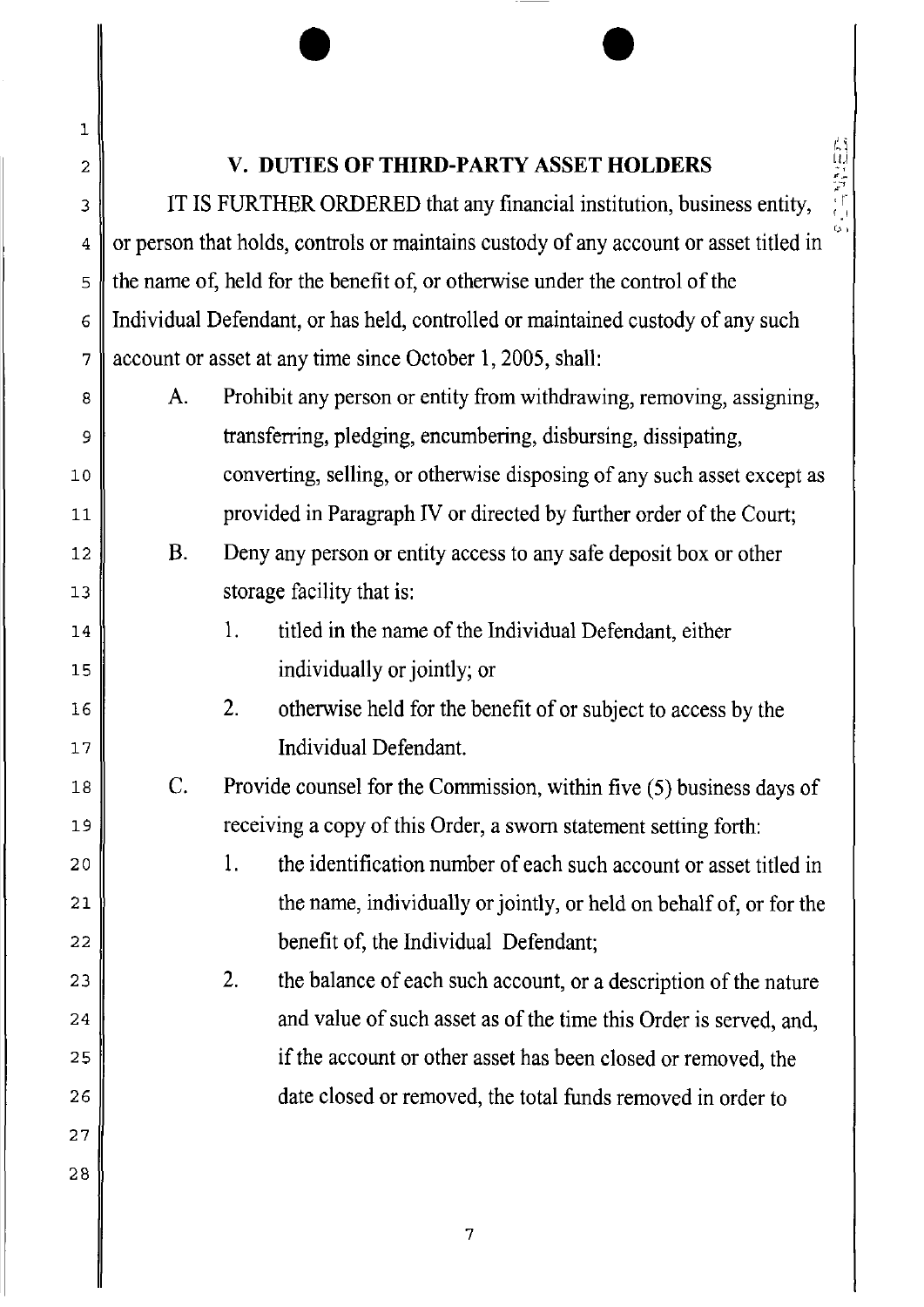自主管理

| 1              |                                                                   | close the account, and the name of the person or entity to whom            |  |  |  |
|----------------|-------------------------------------------------------------------|----------------------------------------------------------------------------|--|--|--|
| $\overline{2}$ | such account or other asset was remitted; and                     |                                                                            |  |  |  |
| з              | 3.<br>the identification of any safe deposit box or other storage |                                                                            |  |  |  |
| 4              | facility or container that is either titled in the name,          |                                                                            |  |  |  |
| 5              | individually or jointly, of the Individual Defendant or is        |                                                                            |  |  |  |
| 6              |                                                                   | otherwise subject to access by the Individual Defendant;                   |  |  |  |
| 7              | D.                                                                | Upon the request by the Commission, promptly provide, within five          |  |  |  |
| 8              |                                                                   | (5) business days of receipt of the request, the Commission with           |  |  |  |
| 9              |                                                                   | copies of records or other documentation requested by the                  |  |  |  |
| 10             |                                                                   | Commission pertaining to such account or asset, including but not          |  |  |  |
| 11             |                                                                   | limited to originals or copies of account applications, account            |  |  |  |
| 12             |                                                                   | statements, signature cards, checks, drafts, deposit tickets, transfers to |  |  |  |
| 13             |                                                                   | and from the accounts, all other debit and credit instruments or slips,    |  |  |  |
| 14             |                                                                   | currency transaction reports, 1099 forms, and safe deposit box logs;       |  |  |  |
| 15             |                                                                   | and                                                                        |  |  |  |
| 16             | Е.                                                                | Cooperate with all reasonable requests of the Commission relating to       |  |  |  |
| 17             |                                                                   | implementation of this Order.                                              |  |  |  |
| 18             |                                                                   | VI. FOREIGN ASSET REPATRIATION                                             |  |  |  |
| 19             |                                                                   | IT IS FURTHER ORDERED that within five (5) business days following         |  |  |  |
| 20             |                                                                   | the service of this Order, the Individual Defendant shall:                 |  |  |  |
| 21             | Α.                                                                | Provide the Commission with a full accounting of all funds,                |  |  |  |
| 22             |                                                                   | documents, and assets located outside of the United States which are       |  |  |  |
| 23             |                                                                   | (1) titled in the name, individually or jointly, of the Individual         |  |  |  |
| 24             |                                                                   | Defendant; or (2) held by any person or entity for the benefit of the      |  |  |  |
| 25             |                                                                   | Individual Defendant; or (3) under the direct or indirect control,         |  |  |  |
| 26             |                                                                   | whether jointly or singly, of the Individual Defendant;                    |  |  |  |
| 27             | B.                                                                | Transfer to the territory of the United States all funds, documents, and   |  |  |  |
| 28             |                                                                   | assets located outside of the United States which are (1) titled in the    |  |  |  |
|                |                                                                   | 8                                                                          |  |  |  |
|                |                                                                   |                                                                            |  |  |  |
|                |                                                                   |                                                                            |  |  |  |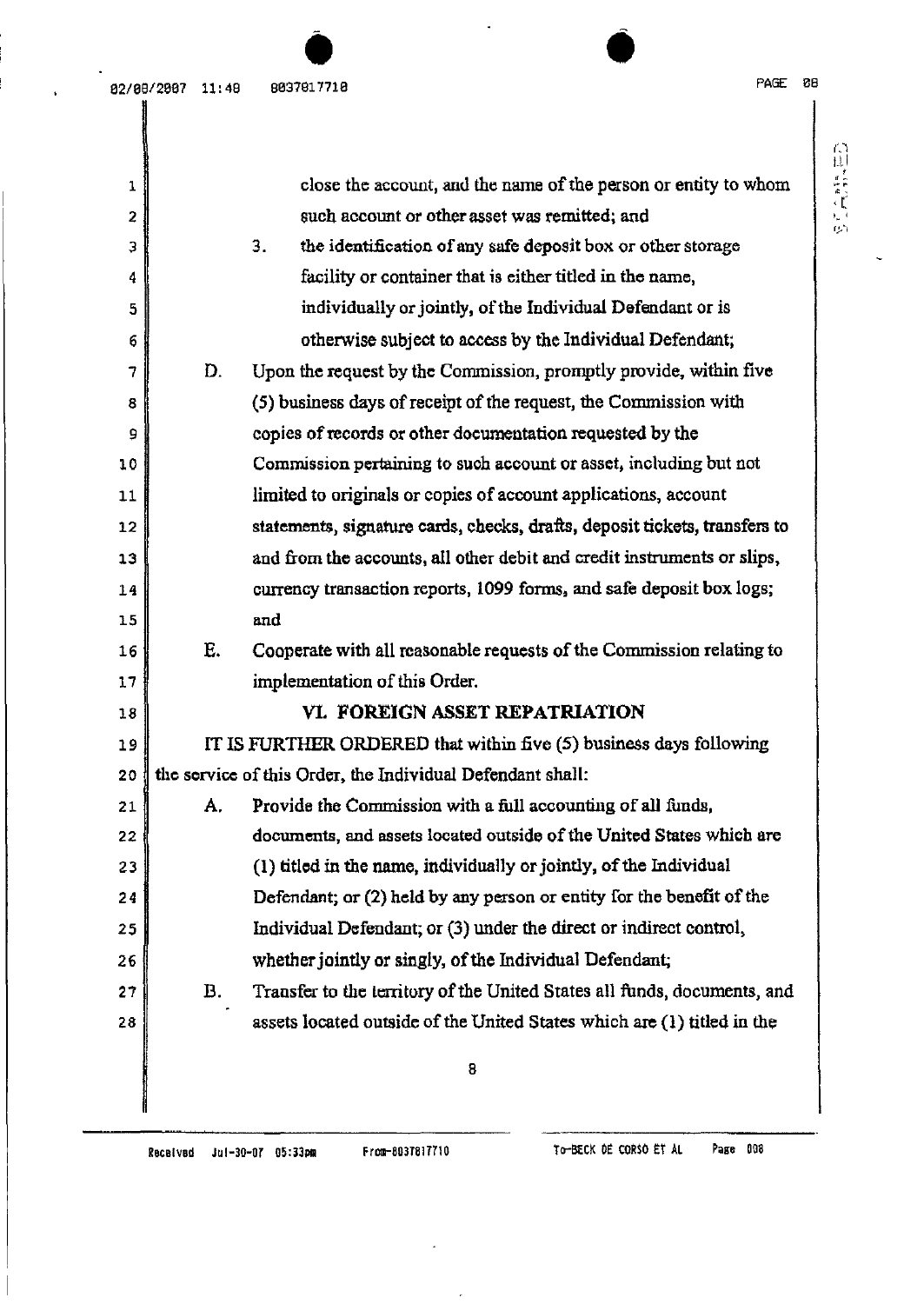| 1  |    | name individually or jointly of the Individual Defendant; or (2) held                 |
|----|----|---------------------------------------------------------------------------------------|
| 2  |    | by any person or entity for the benefit of the Individual Defendant; or               |
| 3  |    | (3) under the Individual Defendant's direct or indirect control,                      |
| 4  |    | whether jointly or singly;                                                            |
| 5  | C. | Hold and retain all repatriated funds, documents, and assets, and                     |
| 6  |    | prevent any transfer, disposition, or dissipation whatsoever of any                   |
| 7  |    | funds or assets, except as required by this Order; or for any funds,                  |
| 8  |    | documents, or assets held by or in the name of the Individual                         |
| 9  |    | Defendant; and                                                                        |
| 10 | D. | Provide the Commission access to all records of funds, documents, or                  |
| 11 |    | assets of the Individual Defendant held by financial institutions or                  |
| 12 |    | other entities or individuals located outside the United States by                    |
| 13 |    | signing a Consent to Release of Financial Records, to be supplied by                  |
| 14 |    | Plaintiff.                                                                            |
| 15 |    | VII. INTERFERENCE WITH REPATRIATION                                                   |
| 16 |    | IT IS FURTHER ORDERED that the Individual Defendant is hereby                         |
| 17 |    | temporarily restrained and enjoined from taking any action, directly or indirectly,   |
| 18 |    | which may result in the encumbrance or dissipation of funds, documents, or assets     |
| 19 |    | held outside of the United States, or in the hindrance of the repatriation required   |
| 20 |    | by the preceding Section of this Order, including but not limited to:                 |
| 21 | А. | Sending any statement, letter, fax, e-mail or wire transmission,                      |
| 22 |    | telephoning or engaging in any other act, directly or indirectly, that results in a   |
| 23 |    | determination by a foreign trustee or other entity that a "duress" event has          |
| 24 |    | occurred under the terms of a foreign trust agreement until such time that all assets |
| 25 |    | have been fully repatriated pursuant to the preceding Section of this Order; and      |
| 26 | Β. | Notifying any trustee, protector or other agent of any foreign trust or               |
| 27 |    | other related entities of either the existence of this Order, or of the fact that     |
| 28 |    |                                                                                       |
|    |    | 9                                                                                     |
|    |    |                                                                                       |
|    |    |                                                                                       |

. .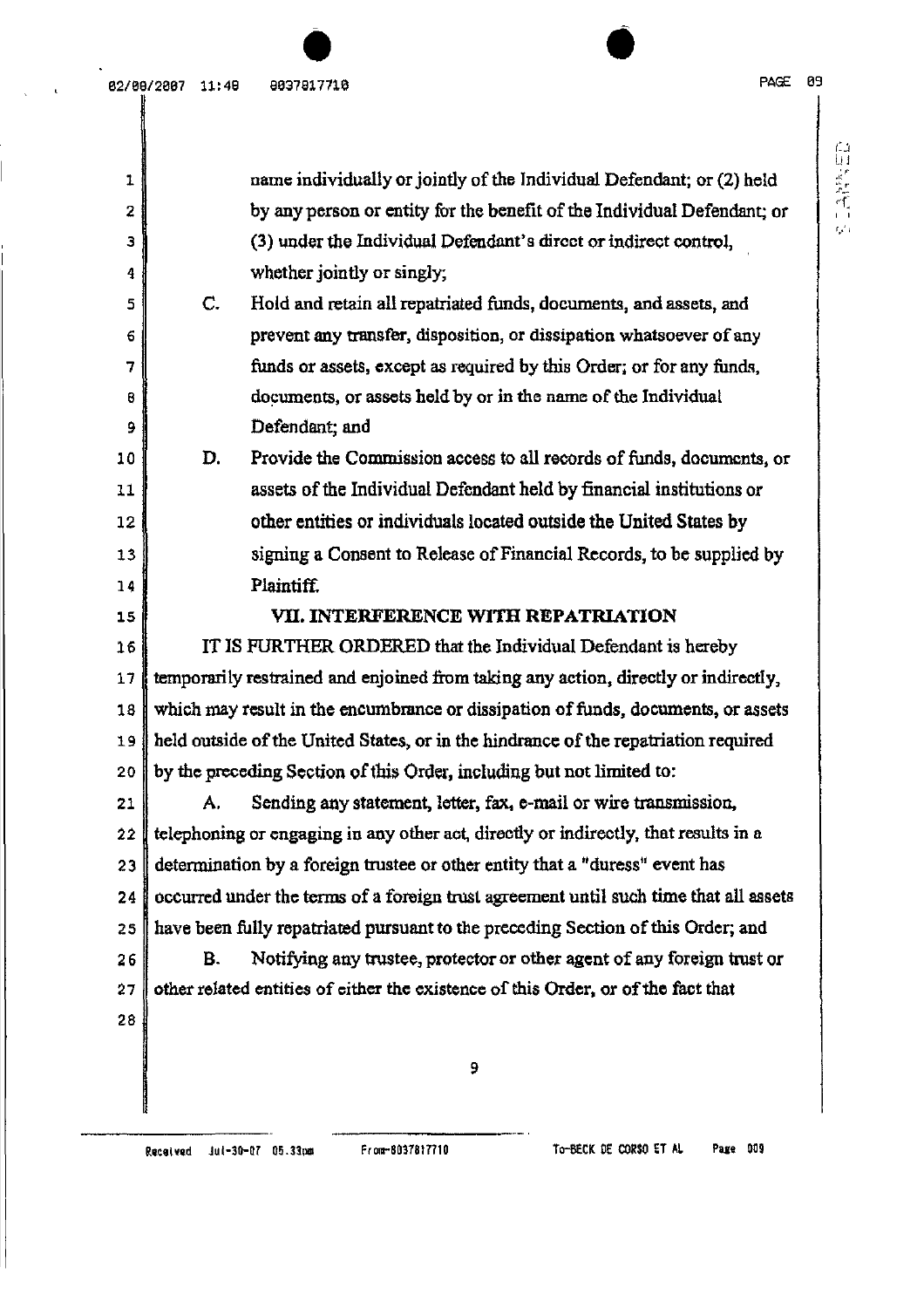| 11<br>| 11<br>| 11<br>| 11

I. ,'I 1..', I

1 2 3 4 5 6 7 a 9 10 11 12 13 14 15 16 17 18 19 20 21 22 23 24 25 26 27 28 repatriation is required pursuant to a Court Order, until such time that all assets have been fully repatriated pursuant to the preceding Section of this Order. VIII. FINANCIAL STATEMENTS AND ACCOUNTING IT IS FURTHER ORDRRED that, within five (5) business days after service of this Order, the Individual Defendant shall provide to counsel for Plaintiff: A. A completed financial statement signed under penalty of perjury and accurate as of the date of entry of this Order, in the form provided as Attachment A; and B. A full and complete disclosure of all financial information and records in their care, custody or control that relates to any financial transaction with BumLounge. IX. MAINTENANCE OF RECORDS IT IS FURTHER ORDERED that the Individual Defendant, and his officers, agents, servants, employees, and attorneys, and those in active concert or participation with them who receive actual notice of this Order, are hereby temporarily restrained and enjoined from directly or indirectly destroying, mutilating, erasing, altering, concealing or disposing of, in any manner, directly or indirectly, any documents that relate to the business practices or business or personal finances of the Individual Defendant. X. BANKRUPTCY PETITIONS The parties agree the Individual Defendant is hereby prohibited from filing a petition for relief under the United States Bankruptcy Code, 11 U.S.C.§ 101 ct seQ., without prior permission from this Court. XL SERVICE OF ORDER BY FAX IT IS FURTHER ORDERED that copies of this Order may be served by any means, including facsimile transmission, upon any financial institution or other 10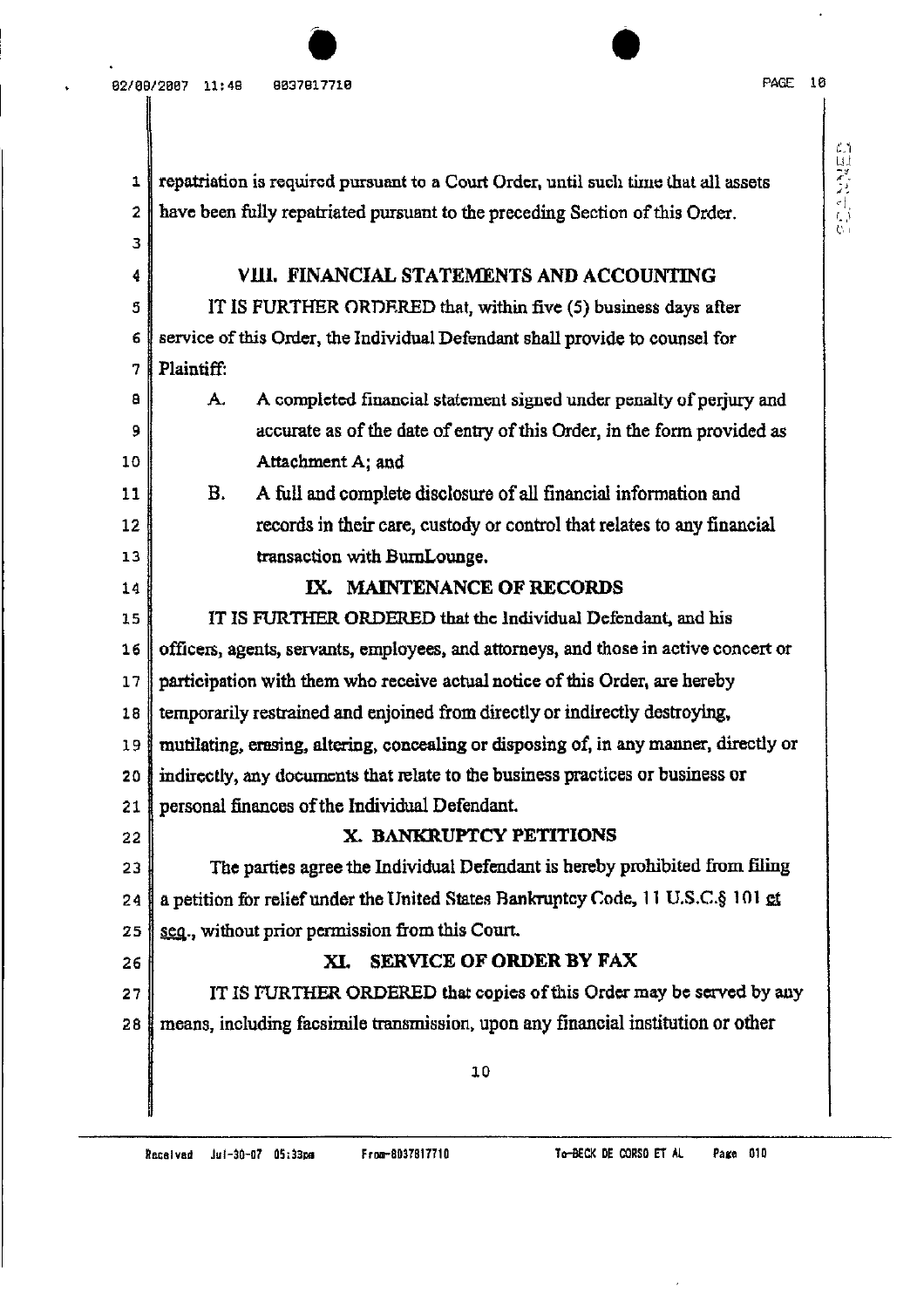$\bullet$ 

| 1  | entity or person that may have possession, custody, or control of any documents or     |  |  |
|----|----------------------------------------------------------------------------------------|--|--|
| 2  | assets of the Individual Defendant, or that may be subject to any provision of this    |  |  |
| 3  | Order.                                                                                 |  |  |
| 4  | <b>XII. CONSUMER CREDIT REPORTS</b>                                                    |  |  |
| 5  | IT IS FURTHER ORDERED that, pursuant to Section 604 of the Fair                        |  |  |
| 6  | Credit Reporting Act, 15 U.S.C. §1681b, any consumer reporting agency may              |  |  |
| 7  | furnish the Commission with a consumer report concerning the Individual                |  |  |
| 8  | Defendant.                                                                             |  |  |
| 9  | XIII. SERVICE ON THE COMMISSION                                                        |  |  |
| 10 | IT IS FURTHER ORDERED that, with regard to any correspondence,                         |  |  |
| 11 | pleadings, or notifications related to this Order, service on the Commission shall     |  |  |
| 12 | be performed by personal or facsimile delivery (but not delivery by U.S. Mail) to      |  |  |
| 13 | the attention of:                                                                      |  |  |
| 14 |                                                                                        |  |  |
| 15 | Chris M. Couillou, Esq.<br>Federal Trade Commission                                    |  |  |
| 16 | 225 Peachtree Street, Suite 1500                                                       |  |  |
| 17 | Atlanta, Georgia 30303,<br>facsimile number (404) 656-1379                             |  |  |
| 18 | before 5:00 pm (EDT) of the day that such service is due.                              |  |  |
| 19 |                                                                                        |  |  |
| 20 | SO ORDERED, this 1th day of <i>August</i><br>2007.                                     |  |  |
| 21 |                                                                                        |  |  |
| 22 |                                                                                        |  |  |
| 23 | wige M. Wo                                                                             |  |  |
| 24 | Hon. George H. Wu<br>United States District Judge                                      |  |  |
| 25 |                                                                                        |  |  |
| 26 |                                                                                        |  |  |
| 27 |                                                                                        |  |  |
| 28 |                                                                                        |  |  |
|    |                                                                                        |  |  |
|    | 11                                                                                     |  |  |
|    |                                                                                        |  |  |
|    | TO-BECK DE CORSO ET AL<br>Page 011<br>From-8037817710<br>Jul-30-07 05:33pm<br>Received |  |  |

 $\sum_{i=1}^{n}$ 

 $\overline{a}$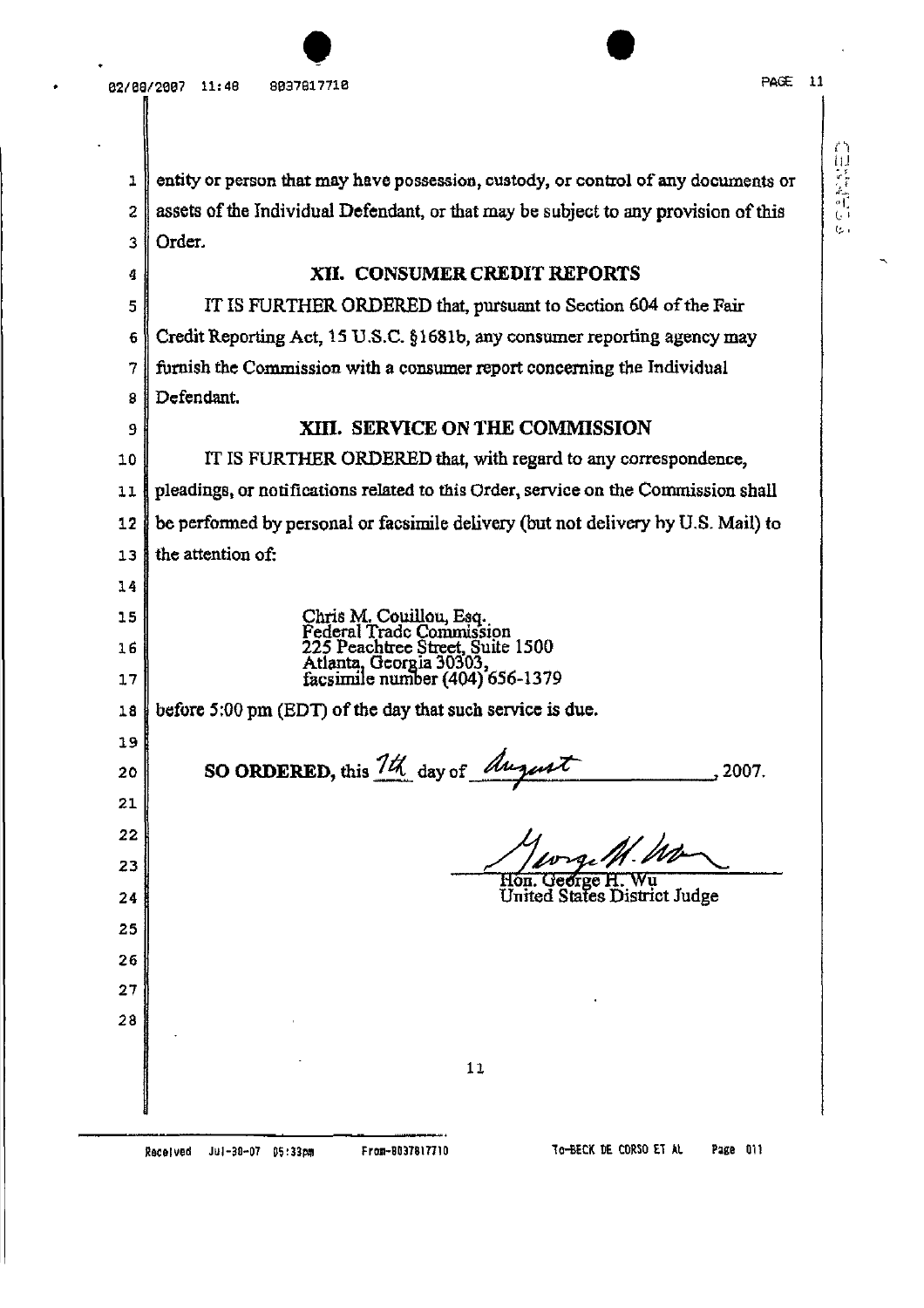自語人

 $\zeta_{\rm ch}$ 

THE PARTIES STIPULATE TO THE FOREGOING ORDER:  $\mathbf{1}$  $\boldsymbol{2}$ 3 Chris M. Couillou<br>couillou@flc.gov<br>Counsel for the Plaintiff<br>Federal Trade Commission<br>225 Peachtree Street, Suite 1500<br>Atlanta, GA 30303<br>(404) 656-1353 (voice)<br>(404) 656-1379 (fax)  $\ddot{\bf{4}}$  $\overline{\mathbf{5}}$ 6 7  $\bf{B}$ 9 z Charles L Kreindler<br>Beck, De Corso, Daly, Kreindler & Harris<br>601 West Fifth Street, 12<sup>th</sup> Floor<br>Los Angeles, California 90071-2025<br>(213) 688-1198 (voice)<br>(213) 489-7532 (fax) Defendant Rob DeBoer 10  $11$  $12$ 13  $14$ 15  $16$  $17$ 18 19 20 21 22 23 24 25 26 27  $28$  $12$ 

To-BECK DE CORSO ET AL Page 012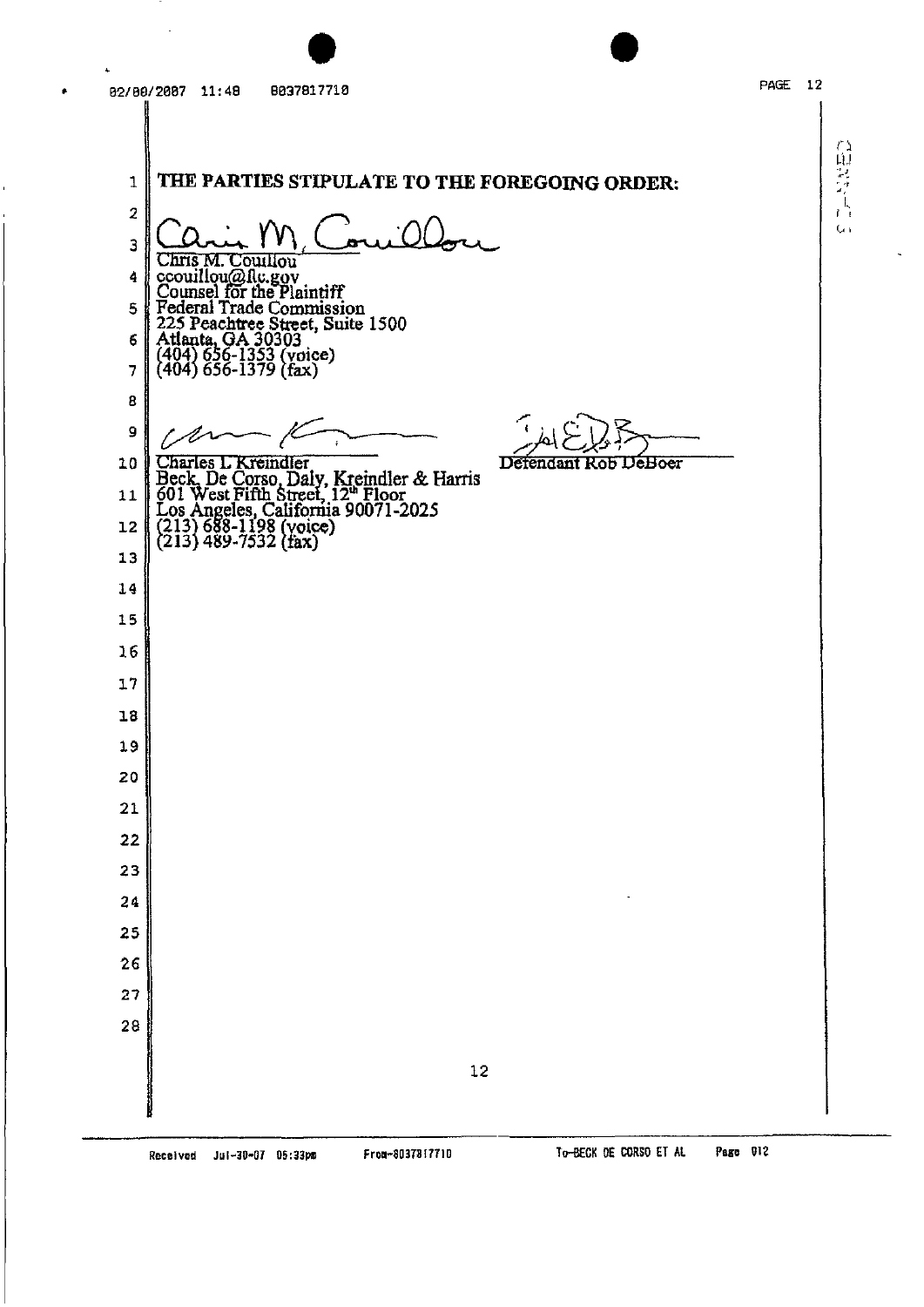| 4,                                                                                                                                                                                                                             |                                                    |  |  |
|--------------------------------------------------------------------------------------------------------------------------------------------------------------------------------------------------------------------------------|----------------------------------------------------|--|--|
|                                                                                                                                                                                                                                | <b>BACKGROUND INFORMATION</b>                      |  |  |
| <b>Information About You</b><br>Item L.                                                                                                                                                                                        |                                                    |  |  |
| Your Full Name compared to the control of the Social Security No.                                                                                                                                                              |                                                    |  |  |
|                                                                                                                                                                                                                                |                                                    |  |  |
|                                                                                                                                                                                                                                |                                                    |  |  |
|                                                                                                                                                                                                                                |                                                    |  |  |
|                                                                                                                                                                                                                                |                                                    |  |  |
| Previous Addresses for past five years:                                                                                                                                                                                        |                                                    |  |  |
|                                                                                                                                                                                                                                |                                                    |  |  |
| Address runs and the contract of the Rent of Own? From Until                                                                                                                                                                   |                                                    |  |  |
| Item 2,                                                                                                                                                                                                                        | Information About Your Spouse or Live-In Companion |  |  |
|                                                                                                                                                                                                                                |                                                    |  |  |
|                                                                                                                                                                                                                                |                                                    |  |  |
| Identify any other name(s) and/or social security number(s) your spouse/companion has used, and the time period(s)                                                                                                             |                                                    |  |  |
|                                                                                                                                                                                                                                |                                                    |  |  |
| Address (if different from yours) entertainment contains the contract of the contract of the contract of the contract of the contract of the contract of the contract of the contract of the contract of the contract of the c |                                                    |  |  |
|                                                                                                                                                                                                                                |                                                    |  |  |
|                                                                                                                                                                                                                                |                                                    |  |  |
|                                                                                                                                                                                                                                |                                                    |  |  |
| $I$ tem $3$ .                                                                                                                                                                                                                  | Information About Your Previous Spouse             |  |  |
|                                                                                                                                                                                                                                | $\sim$ Social Security No. $\sim$ Date of Birth    |  |  |
| Contact Information<br>Item 4.                                                                                                                                                                                                 |                                                    |  |  |

 $\omega_{\rm{c}} =$ 

 $\mathbb{R}^2$ 

 $\bar{r}$ 

 $\overline{1}$ 

 $\cdot$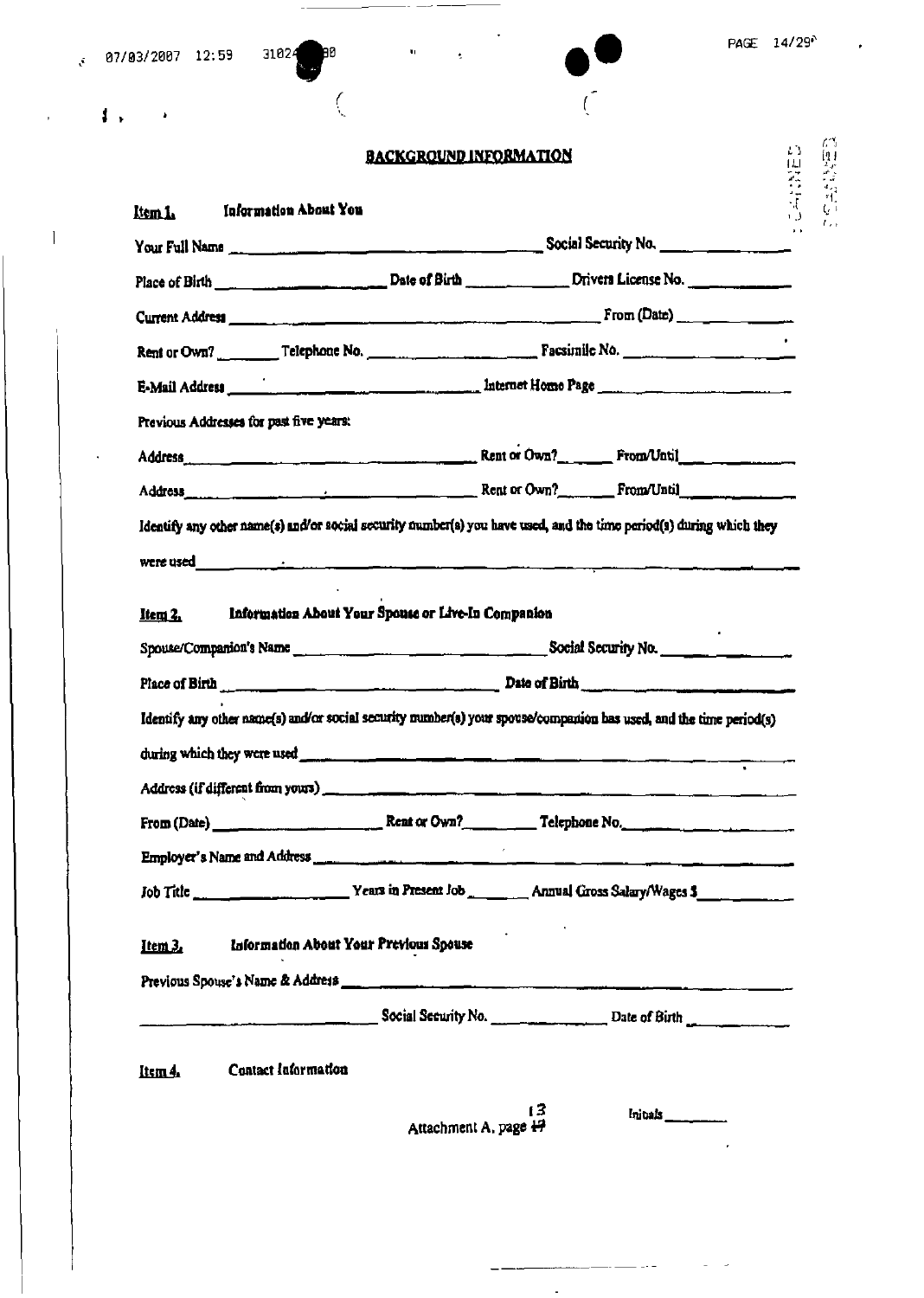| 07/03/2007 12:59 | 31924 |
|------------------|-------|
|                  |       |

 $\ddot{\phantom{1}}$ 

 $\bar{3}$ 

 $\mathsf I$ 

f,

ø

 $\zeta$ 

 $\overline{\Omega}$ 

 $\mathbb{C}^{\mathbb{C}}$ 

 $\ddot{\phantom{a}}$ 

|                   |                                                                                                                                                                                                                                                                                                                                                                                                                                                                                                                                                                        | $\left( \begin{array}{c} 1 \\ 1 \end{array} \right)$ |
|-------------------|------------------------------------------------------------------------------------------------------------------------------------------------------------------------------------------------------------------------------------------------------------------------------------------------------------------------------------------------------------------------------------------------------------------------------------------------------------------------------------------------------------------------------------------------------------------------|------------------------------------------------------|
|                   | $T$ elephone No. $T$                                                                                                                                                                                                                                                                                                                                                                                                                                                                                                                                                   |                                                      |
| liem 5.           | Information About Dependents Who Live With You                                                                                                                                                                                                                                                                                                                                                                                                                                                                                                                         | <b>C.S. </b>                                         |
|                   |                                                                                                                                                                                                                                                                                                                                                                                                                                                                                                                                                                        |                                                      |
|                   |                                                                                                                                                                                                                                                                                                                                                                                                                                                                                                                                                                        |                                                      |
|                   |                                                                                                                                                                                                                                                                                                                                                                                                                                                                                                                                                                        |                                                      |
|                   | Relationship Relationship Relationship Content Content of the Content of the Content of the Content of the Content of the Content of the Content of the Content of the Content of the Content of the Content of the Content of                                                                                                                                                                                                                                                                                                                                         |                                                      |
|                   |                                                                                                                                                                                                                                                                                                                                                                                                                                                                                                                                                                        |                                                      |
|                   |                                                                                                                                                                                                                                                                                                                                                                                                                                                                                                                                                                        |                                                      |
| Item 6.           | Information About Dependents Who Do Not Live With You                                                                                                                                                                                                                                                                                                                                                                                                                                                                                                                  |                                                      |
|                   |                                                                                                                                                                                                                                                                                                                                                                                                                                                                                                                                                                        |                                                      |
|                   | >Name Address                                                                                                                                                                                                                                                                                                                                                                                                                                                                                                                                                          |                                                      |
|                   |                                                                                                                                                                                                                                                                                                                                                                                                                                                                                                                                                                        |                                                      |
|                   |                                                                                                                                                                                                                                                                                                                                                                                                                                                                                                                                                                        |                                                      |
|                   |                                                                                                                                                                                                                                                                                                                                                                                                                                                                                                                                                                        |                                                      |
|                   | Item 7. Employment Information                                                                                                                                                                                                                                                                                                                                                                                                                                                                                                                                         |                                                      |
|                   | Provide the following information for this year-to-date and for each of the previous five full years, for each company of<br>which you were a director, officer, employes, agent, contractor, participant or consultant at any time during that period.<br>"Income" includes, but is not limited to, any salary, commissions, draws, consulting fees, loans, loan payments, dividends,<br>royalties or other benefits for which you did not pay (e.g., health insurance premiums, automobile lease or loan payments)<br>received by you or anyone else on your behalf. |                                                      |
|                   |                                                                                                                                                                                                                                                                                                                                                                                                                                                                                                                                                                        |                                                      |
|                   |                                                                                                                                                                                                                                                                                                                                                                                                                                                                                                                                                                        |                                                      |
| Item 7. continued |                                                                                                                                                                                                                                                                                                                                                                                                                                                                                                                                                                        |                                                      |
|                   | 14<br>Initials<br>Attachment A, page 18                                                                                                                                                                                                                                                                                                                                                                                                                                                                                                                                |                                                      |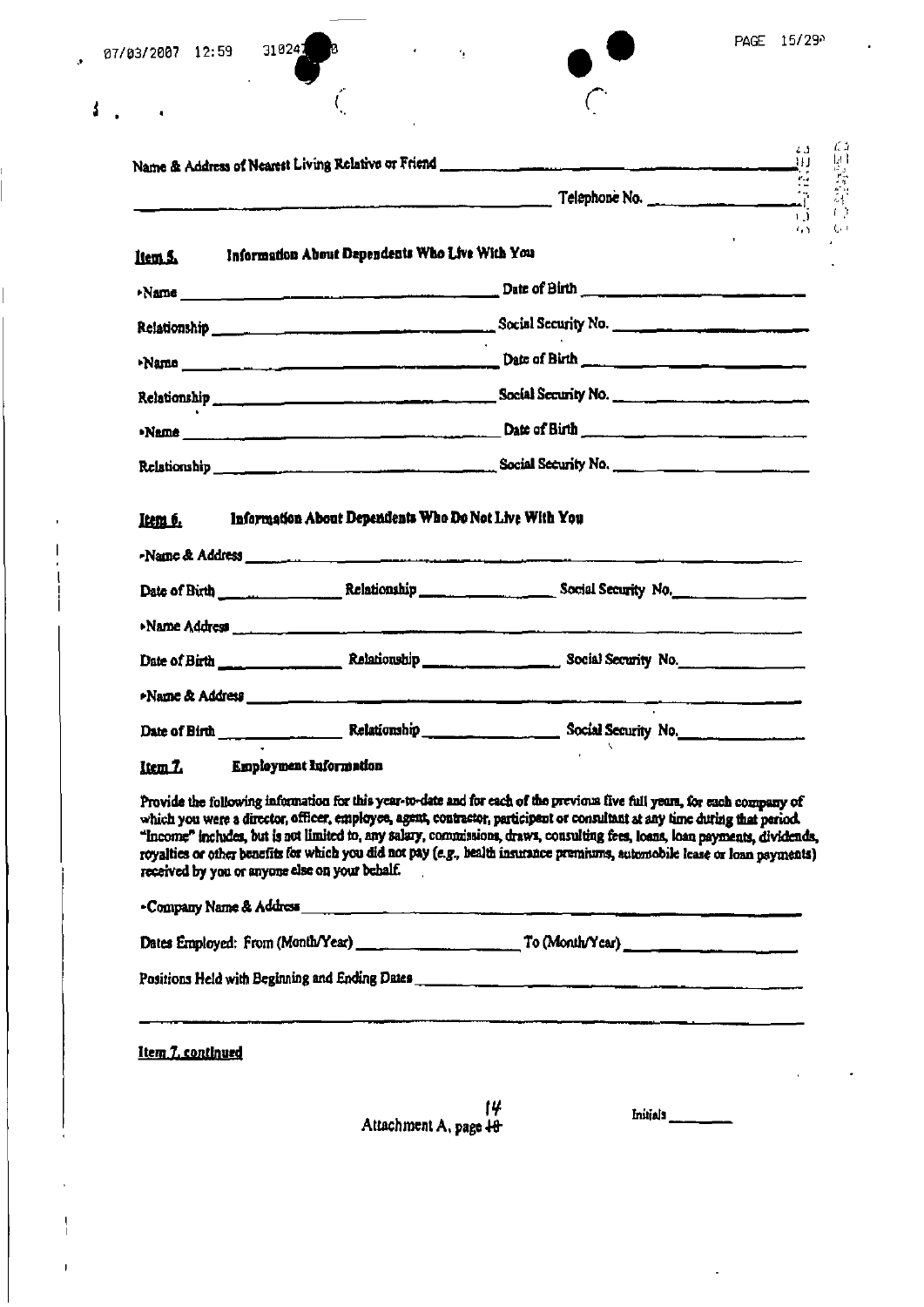| 07/03/2007 12:59 3102471 |    | $\sim 200$ and $\sim 10$                                                      |                                                                                                                                                                                                                                                                                                                                              | PAGE 16/29 <sup>*</sup>                                                                                                                                                                                                                                                                                             |
|--------------------------|----|-------------------------------------------------------------------------------|----------------------------------------------------------------------------------------------------------------------------------------------------------------------------------------------------------------------------------------------------------------------------------------------------------------------------------------------|---------------------------------------------------------------------------------------------------------------------------------------------------------------------------------------------------------------------------------------------------------------------------------------------------------------------|
|                          |    |                                                                               |                                                                                                                                                                                                                                                                                                                                              |                                                                                                                                                                                                                                                                                                                     |
|                          |    |                                                                               |                                                                                                                                                                                                                                                                                                                                              |                                                                                                                                                                                                                                                                                                                     |
|                          |    | $20 \qquad \qquad ; \quad \mathsf{S}$                                         | $\begin{picture}(180,10) \put(0,0){\line(1,0){100}} \put(10,0){\line(1,0){100}} \put(10,0){\line(1,0){100}} \put(10,0){\line(1,0){100}} \put(10,0){\line(1,0){100}} \put(10,0){\line(1,0){100}} \put(10,0){\line(1,0){100}} \put(10,0){\line(1,0){100}} \put(10,0){\line(1,0){100}} \put(10,0){\line(1,0){100}} \put(10,0){\line(1,0){100}}$ |                                                                                                                                                                                                                                                                                                                     |
|                          |    |                                                                               |                                                                                                                                                                                                                                                                                                                                              |                                                                                                                                                                                                                                                                                                                     |
|                          |    |                                                                               |                                                                                                                                                                                                                                                                                                                                              |                                                                                                                                                                                                                                                                                                                     |
|                          |    |                                                                               |                                                                                                                                                                                                                                                                                                                                              |                                                                                                                                                                                                                                                                                                                     |
|                          |    |                                                                               |                                                                                                                                                                                                                                                                                                                                              |                                                                                                                                                                                                                                                                                                                     |
|                          |    |                                                                               |                                                                                                                                                                                                                                                                                                                                              |                                                                                                                                                                                                                                                                                                                     |
|                          |    | Income Received: This year-to-date: $5$                                       |                                                                                                                                                                                                                                                                                                                                              | <u>_______; \$__________________</u>                                                                                                                                                                                                                                                                                |
|                          |    |                                                                               |                                                                                                                                                                                                                                                                                                                                              |                                                                                                                                                                                                                                                                                                                     |
|                          |    | <u>_____</u> : \$__________________                                           |                                                                                                                                                                                                                                                                                                                                              | $\frac{1}{2}$ $\frac{1}{2}$ $\frac{1}{2}$ $\frac{1}{2}$ $\frac{1}{2}$ $\frac{1}{2}$ $\frac{1}{2}$ $\frac{1}{2}$ $\frac{1}{2}$ $\frac{1}{2}$ $\frac{1}{2}$ $\frac{1}{2}$ $\frac{1}{2}$ $\frac{1}{2}$ $\frac{1}{2}$ $\frac{1}{2}$ $\frac{1}{2}$ $\frac{1}{2}$ $\frac{1}{2}$ $\frac{1}{2}$ $\frac{1}{2}$ $\frac{1}{2}$ |
|                          |    |                                                                               |                                                                                                                                                                                                                                                                                                                                              |                                                                                                                                                                                                                                                                                                                     |
|                          |    |                                                                               |                                                                                                                                                                                                                                                                                                                                              |                                                                                                                                                                                                                                                                                                                     |
|                          |    |                                                                               | Positions Held with Beginning and Ending Dates <b>Communications</b> and the control of the control of the control of the                                                                                                                                                                                                                    |                                                                                                                                                                                                                                                                                                                     |
|                          |    |                                                                               |                                                                                                                                                                                                                                                                                                                                              |                                                                                                                                                                                                                                                                                                                     |
|                          |    | Income Received: This year-to-date: \$                                        |                                                                                                                                                                                                                                                                                                                                              |                                                                                                                                                                                                                                                                                                                     |
|                          | 20 | $\mathbf{S}$ . $\mathbf{S}$ . The set of $\mathbf{S}$                         |                                                                                                                                                                                                                                                                                                                                              |                                                                                                                                                                                                                                                                                                                     |
|                          |    | : \$_ _______________                                                         |                                                                                                                                                                                                                                                                                                                                              |                                                                                                                                                                                                                                                                                                                     |
| Item 8.                  |    | Pending Lawsuits Filed by You or Your Spouse                                  |                                                                                                                                                                                                                                                                                                                                              |                                                                                                                                                                                                                                                                                                                     |
|                          |    |                                                                               | List all pending lawsuits that have been filed by you or your spouse in court or before an administrative agency. (List                                                                                                                                                                                                                      |                                                                                                                                                                                                                                                                                                                     |
|                          |    | lawsuits that resulted in final judgments or settlements in items 16 and 25). |                                                                                                                                                                                                                                                                                                                                              |                                                                                                                                                                                                                                                                                                                     |
|                          |    |                                                                               |                                                                                                                                                                                                                                                                                                                                              |                                                                                                                                                                                                                                                                                                                     |
|                          |    |                                                                               |                                                                                                                                                                                                                                                                                                                                              |                                                                                                                                                                                                                                                                                                                     |
|                          |    |                                                                               |                                                                                                                                                                                                                                                                                                                                              |                                                                                                                                                                                                                                                                                                                     |
|                          |    |                                                                               | <u>Status and Status and the status of the status and the status of the status of the status of the status of the status of the status of the status of the status of the status of the status of the status of the status of th</u>                                                                                                         |                                                                                                                                                                                                                                                                                                                     |
|                          |    |                                                                               |                                                                                                                                                                                                                                                                                                                                              |                                                                                                                                                                                                                                                                                                                     |
| <u>ftem 2.</u>           |    | Pending Lawsuits Filed Against You or Your Spouse                             |                                                                                                                                                                                                                                                                                                                                              |                                                                                                                                                                                                                                                                                                                     |
|                          |    |                                                                               | List all pending lawsuits that have been filed against you or your spouse in court or before an administrative agency. (List<br>15                                                                                                                                                                                                           | Initials                                                                                                                                                                                                                                                                                                            |

ŧ,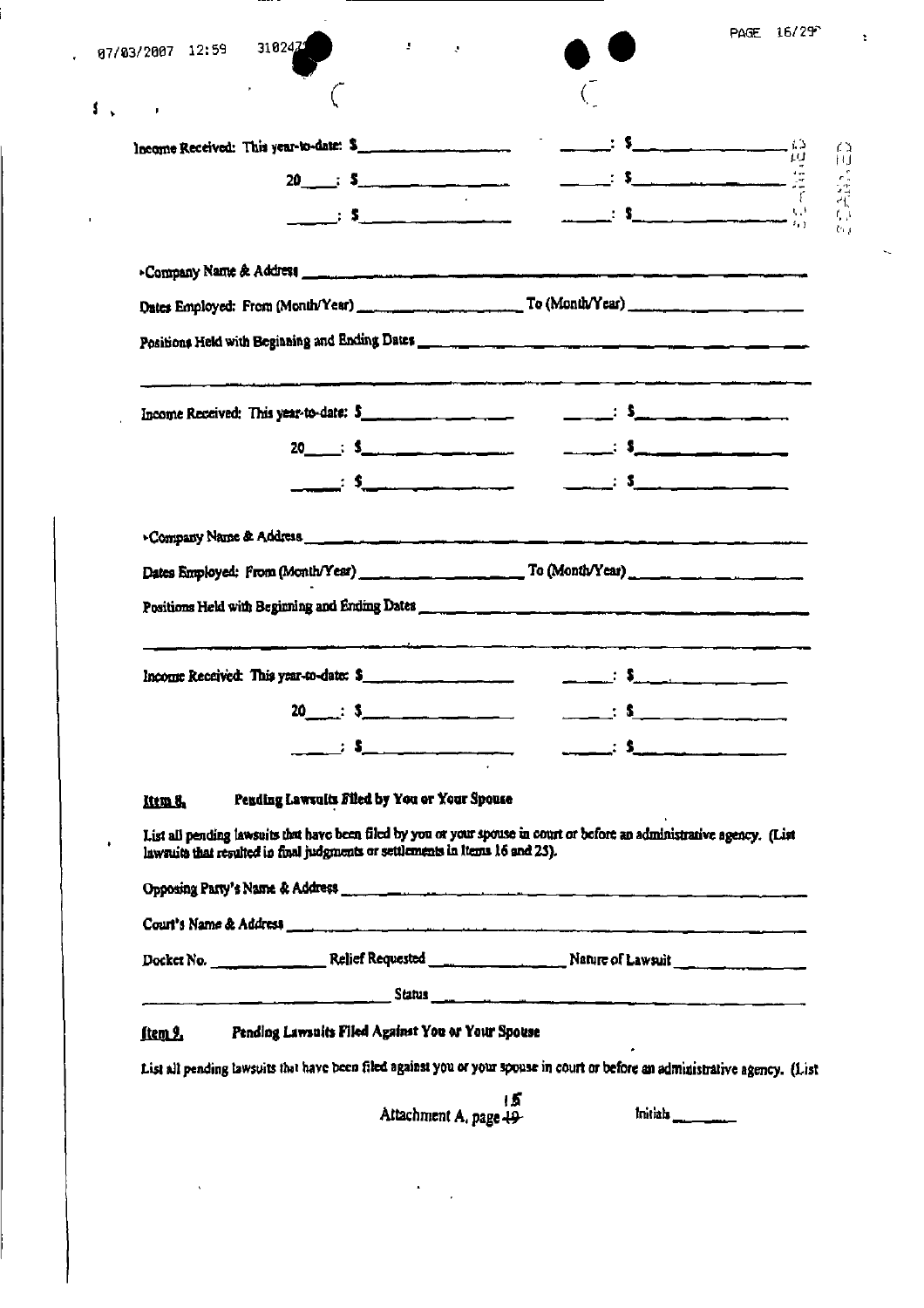| 07/03/2007 12:59                   | 90<br>31024                                                                                                          |                                                                                                                                                                                                                                                                                             |                |
|------------------------------------|----------------------------------------------------------------------------------------------------------------------|---------------------------------------------------------------------------------------------------------------------------------------------------------------------------------------------------------------------------------------------------------------------------------------------|----------------|
|                                    |                                                                                                                      |                                                                                                                                                                                                                                                                                             |                |
|                                    | lawsuits that resulted in final judgments or settlements in ltems 16 and 25).                                        |                                                                                                                                                                                                                                                                                             |                |
|                                    |                                                                                                                      |                                                                                                                                                                                                                                                                                             |                |
|                                    |                                                                                                                      |                                                                                                                                                                                                                                                                                             |                |
|                                    |                                                                                                                      |                                                                                                                                                                                                                                                                                             |                |
|                                    |                                                                                                                      |                                                                                                                                                                                                                                                                                             |                |
| Item 10.                           | Safe Deposit Boxes                                                                                                   |                                                                                                                                                                                                                                                                                             |                |
|                                    |                                                                                                                      | List all safe deposit boxes, located within the United States or elsewhere, held by you, your spouse, or any of your<br>dependents, or held by others for the benefit of you, your spouse, or any of your dependents. On a separate page,                                                   |                |
| describe the contents of each box. |                                                                                                                      |                                                                                                                                                                                                                                                                                             |                |
| Owner's Name                       |                                                                                                                      | Name & Address of Depository Institution<br>.<br>"Maria 1995 - Andrea Andrea Andrea Andrea Andrea Andrea Andrea Andrea Andrea Andrea Andrea Andrea Andrea Andre                                                                                                                             | <b>BOX NO.</b> |
| Item 11.                           | Business Interests<br>List all businesses for which you, your spouse, or your dependents are an officer or director. |                                                                                                                                                                                                                                                                                             |                |
|                                    |                                                                                                                      |                                                                                                                                                                                                                                                                                             |                |
|                                    |                                                                                                                      |                                                                                                                                                                                                                                                                                             |                |
|                                    |                                                                                                                      | $Position(s)$ Held, and By Whom $\frac{1}{s}$ and $\frac{1}{s}$ and $\frac{1}{s}$ and $\frac{1}{s}$ whom $\frac{1}{s}$ and $\frac{1}{s}$ and $\frac{1}{s}$ and $\frac{1}{s}$ and $\frac{1}{s}$ and $\frac{1}{s}$ and $\frac{1}{s}$ and $\frac{1}{s}$ and $\frac{1}{s}$ and $\frac{1}{s}$ an |                |
|                                    |                                                                                                                      | Business' Name & Address <b>Commission and Commission Commission</b> Commission and Commission Commission                                                                                                                                                                                   |                |
|                                    |                                                                                                                      | Business Format (e.g., corporation) ____________________________Description of Business ___________                                                                                                                                                                                         |                |
|                                    |                                                                                                                      | $Position (5)$ Held, and By Whom                                                                                                                                                                                                                                                            |                |
|                                    |                                                                                                                      |                                                                                                                                                                                                                                                                                             |                |

 $\begin{tabular}{ll} \multicolumn{2}{c}{\textbf{1} } \multicolumn{2}{c}{\textbf{2} } \multicolumn{2}{c}{\textbf{3} } \multicolumn{2}{c}{\textbf{4} } \multicolumn{2}{c}{\textbf{5} } \multicolumn{2}{c}{\textbf{6} } \multicolumn{2}{c}{\textbf{7} } \multicolumn{2}{c}{\textbf{8} } \multicolumn{2}{c}{\textbf{9} } \multicolumn{2}{c}{\textbf{1} } \multicolumn{2}{c}{\textbf{1} } \multicolumn{2}{c}{\textbf{1} } \multicolumn{2}{c}{\textbf{1} } \multicolumn$ 

 $\overline{1}$ 

 $\overline{\phantom{a}}$  $\mathbf{I}$ 

are<br>Attachment A, page

Initials

٠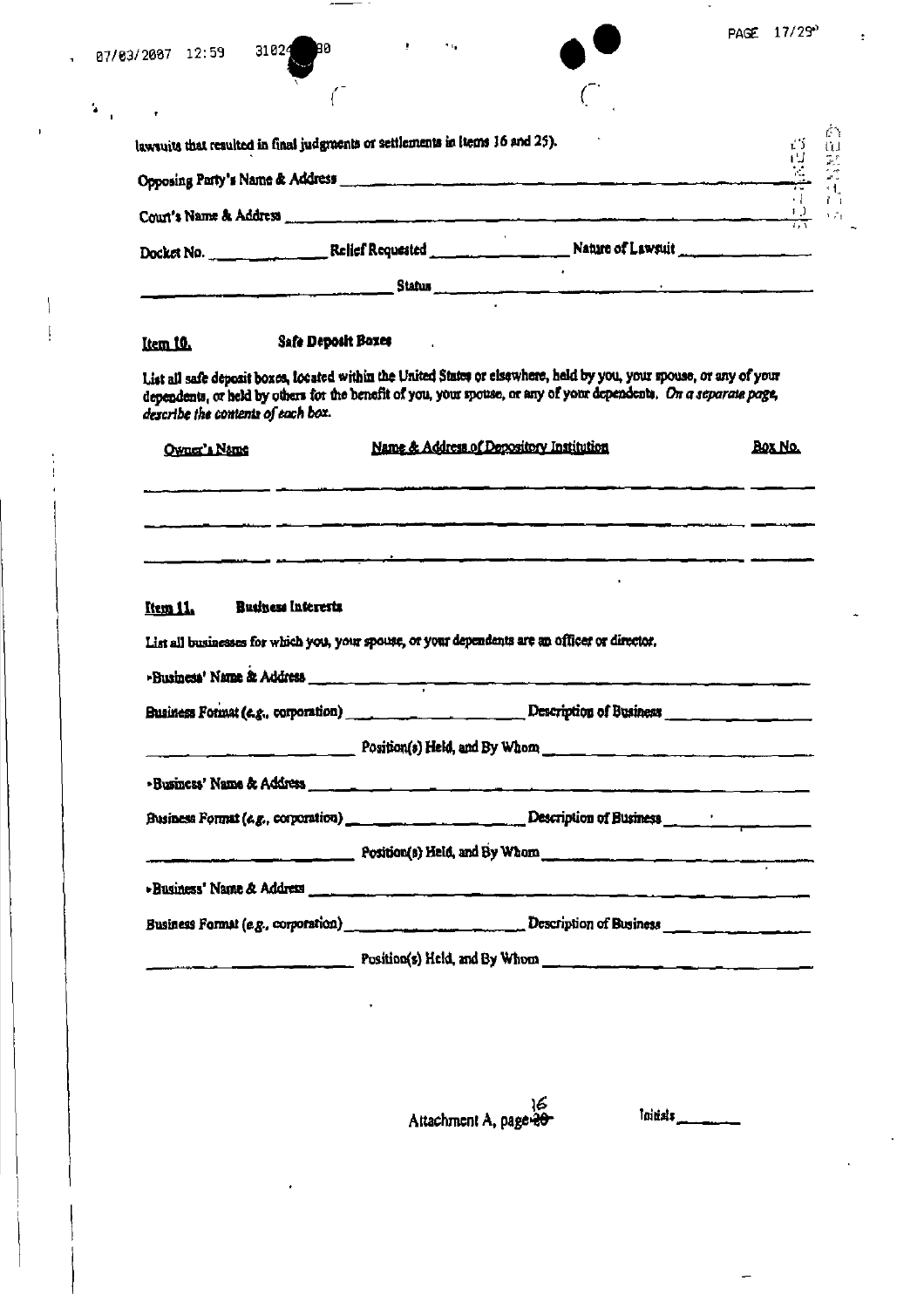EINANCIAL INFORMATION: ASSETS AND LIABILITIES<br>EXAMINDER: "Assets" and "Liabilities" include ALL assets and Habilities, located within the United States of chewhere, whether held individually or jointly.

### Cash, Bank, and Money Market Accounts item<sub>12</sub>

3102

List cash and all bank and money market accounts, including but not limited to, checking accounts, savings accounts, and certificates of deposit, held by you, your spouse, or your dependents, or held by others for the benefit of you, your spouse, or your dependents. The term "cash" includes currency and uncashed checks.

|                 | $\frac{1}{2}$ Cash on Hand $\frac{1}{2}$ Cash Held Por Your Herself $\frac{1}{2}$ |                                                                                                                                                                                                                                                                                                                     |                           |
|-----------------|-----------------------------------------------------------------------------------|---------------------------------------------------------------------------------------------------------------------------------------------------------------------------------------------------------------------------------------------------------------------------------------------------------------------|---------------------------|
| Name on Account | Name & Address of Financial Institution Account No.                               |                                                                                                                                                                                                                                                                                                                     | <b>Current</b><br>Balance |
|                 |                                                                                   |                                                                                                                                                                                                                                                                                                                     |                           |
|                 |                                                                                   |                                                                                                                                                                                                                                                                                                                     |                           |
|                 |                                                                                   |                                                                                                                                                                                                                                                                                                                     |                           |
|                 |                                                                                   |                                                                                                                                                                                                                                                                                                                     |                           |
|                 |                                                                                   | $\frac{1}{2}$ $\frac{1}{2}$ $\frac{1}{2}$ $\frac{1}{2}$ $\frac{1}{2}$ $\frac{1}{2}$ $\frac{1}{2}$ $\frac{1}{2}$ $\frac{1}{2}$ $\frac{1}{2}$ $\frac{1}{2}$ $\frac{1}{2}$ $\frac{1}{2}$ $\frac{1}{2}$ $\frac{1}{2}$ $\frac{1}{2}$ $\frac{1}{2}$ $\frac{1}{2}$ $\frac{1}{2}$ $\frac{1}{2}$ $\frac{1}{2}$ $\frac{1}{2}$ |                           |
|                 | $\bullet$                                                                         |                                                                                                                                                                                                                                                                                                                     |                           |
|                 |                                                                                   |                                                                                                                                                                                                                                                                                                                     |                           |
|                 |                                                                                   |                                                                                                                                                                                                                                                                                                                     |                           |

#### **U.S. Government Securities** ltem 12.

List all U.S. Government securities, including but not limited to, savings bonds, treasury bills, and treasury notes, held by you, your spouse, or your dependents, or held by others for the benefit of you, your spouse, or your dependents.

| Name on Account | Type of Obligation | Security Amount | <b>Maturity Date</b> |
|-----------------|--------------------|-----------------|----------------------|
|                 |                    |                 |                      |
|                 |                    |                 |                      |
|                 |                    |                 |                      |

Publicly Traded Securities and Loans Secured by Them Item 14.

Initials

Attachment A, page 21-

PAGE 18/29

τñ

 $\bullet$ 

台山 空気ない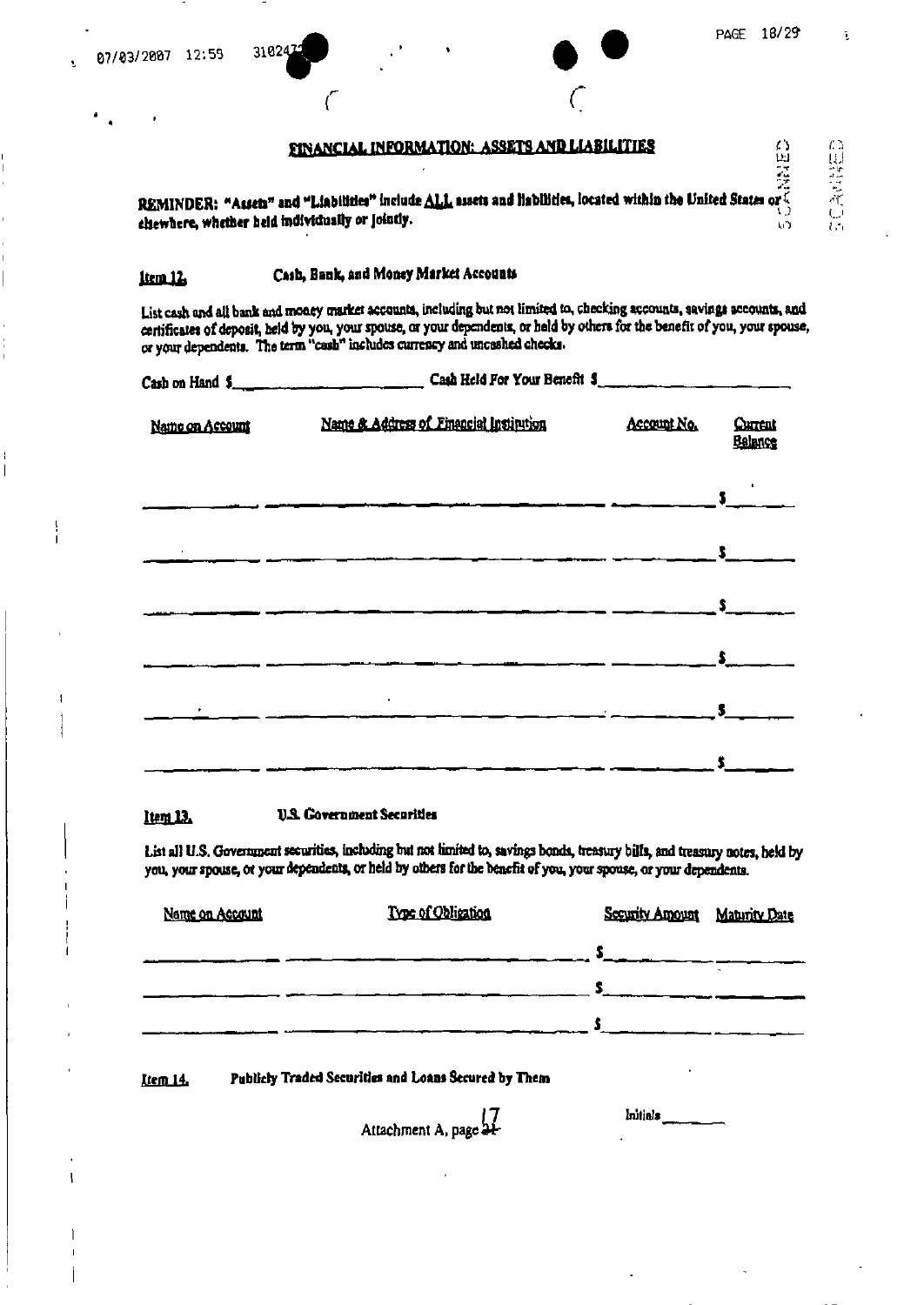$\mathbb{R}^2$ 

 $\frac{4}{3}$  .  $\frac{1}{3}$ 

 $\hat{\mathbf{r}}$ 

÷

 $\epsilon$ 

 $\overline{\phantom{a}}$ 

3102472

 $\ddot{\phantom{a}}$ 

é,

 $\overline{\phantom{0}}$ 

|                                                                                                                                                                                                                                                                                                                                                                                         | . .                                                                                                                                                                                                                                                                                                                                                                                                                                                                                                                                                     |
|-----------------------------------------------------------------------------------------------------------------------------------------------------------------------------------------------------------------------------------------------------------------------------------------------------------------------------------------------------------------------------------------|---------------------------------------------------------------------------------------------------------------------------------------------------------------------------------------------------------------------------------------------------------------------------------------------------------------------------------------------------------------------------------------------------------------------------------------------------------------------------------------------------------------------------------------------------------|
| municipal bonds, and mutual funds, held by you, your spouse, or your dependents, or held by others for the benefit of.<br>you, your spouse, or your dependents.                                                                                                                                                                                                                         |                                                                                                                                                                                                                                                                                                                                                                                                                                                                                                                                                         |
|                                                                                                                                                                                                                                                                                                                                                                                         | 775                                                                                                                                                                                                                                                                                                                                                                                                                                                                                                                                                     |
|                                                                                                                                                                                                                                                                                                                                                                                         |                                                                                                                                                                                                                                                                                                                                                                                                                                                                                                                                                         |
|                                                                                                                                                                                                                                                                                                                                                                                         |                                                                                                                                                                                                                                                                                                                                                                                                                                                                                                                                                         |
|                                                                                                                                                                                                                                                                                                                                                                                         |                                                                                                                                                                                                                                                                                                                                                                                                                                                                                                                                                         |
|                                                                                                                                                                                                                                                                                                                                                                                         |                                                                                                                                                                                                                                                                                                                                                                                                                                                                                                                                                         |
|                                                                                                                                                                                                                                                                                                                                                                                         |                                                                                                                                                                                                                                                                                                                                                                                                                                                                                                                                                         |
| Other Business Interests                                                                                                                                                                                                                                                                                                                                                                |                                                                                                                                                                                                                                                                                                                                                                                                                                                                                                                                                         |
| List all other business interests, including but not limited to, non-public corporations, subchapter-S corporations. limited<br>liability corporations ("LLCs"), general or limited partnership interesta, joint ventures, sole proprietorships, and oil and<br>mineral leases, held by you, your spouse, or your dependents, or held by others for the benefit of you, your spouse, or |                                                                                                                                                                                                                                                                                                                                                                                                                                                                                                                                                         |
|                                                                                                                                                                                                                                                                                                                                                                                         |                                                                                                                                                                                                                                                                                                                                                                                                                                                                                                                                                         |
|                                                                                                                                                                                                                                                                                                                                                                                         | Ownership %                                                                                                                                                                                                                                                                                                                                                                                                                                                                                                                                             |
|                                                                                                                                                                                                                                                                                                                                                                                         |                                                                                                                                                                                                                                                                                                                                                                                                                                                                                                                                                         |
|                                                                                                                                                                                                                                                                                                                                                                                         |                                                                                                                                                                                                                                                                                                                                                                                                                                                                                                                                                         |
|                                                                                                                                                                                                                                                                                                                                                                                         | . ______________ Ownership % _________                                                                                                                                                                                                                                                                                                                                                                                                                                                                                                                  |
| Owner (e.g., self, spouse)                                                                                                                                                                                                                                                                                                                                                              | Current Fair Market Value \$                                                                                                                                                                                                                                                                                                                                                                                                                                                                                                                            |
|                                                                                                                                                                                                                                                                                                                                                                                         |                                                                                                                                                                                                                                                                                                                                                                                                                                                                                                                                                         |
|                                                                                                                                                                                                                                                                                                                                                                                         |                                                                                                                                                                                                                                                                                                                                                                                                                                                                                                                                                         |
|                                                                                                                                                                                                                                                                                                                                                                                         |                                                                                                                                                                                                                                                                                                                                                                                                                                                                                                                                                         |
|                                                                                                                                                                                                                                                                                                                                                                                         |                                                                                                                                                                                                                                                                                                                                                                                                                                                                                                                                                         |
|                                                                                                                                                                                                                                                                                                                                                                                         |                                                                                                                                                                                                                                                                                                                                                                                                                                                                                                                                                         |
|                                                                                                                                                                                                                                                                                                                                                                                         |                                                                                                                                                                                                                                                                                                                                                                                                                                                                                                                                                         |
|                                                                                                                                                                                                                                                                                                                                                                                         |                                                                                                                                                                                                                                                                                                                                                                                                                                                                                                                                                         |
|                                                                                                                                                                                                                                                                                                                                                                                         |                                                                                                                                                                                                                                                                                                                                                                                                                                                                                                                                                         |
|                                                                                                                                                                                                                                                                                                                                                                                         | List all publicly traded securities, including but not limited to, stocks, stock options, registered and bearer bonds, state an<br>Name on Security ________________________ Current Fair Market Value \$___________Loan(s) Against Security \$<br>Monetary Judgments or Settlements Owed to You, Your Spouse, or Your Uependents<br>List all monetary judgments or settlements owed to you, your spouse, or your dependents,<br>>Opposing Party's Name & Address means the contract of the contract of the contract of the contract of the contract of |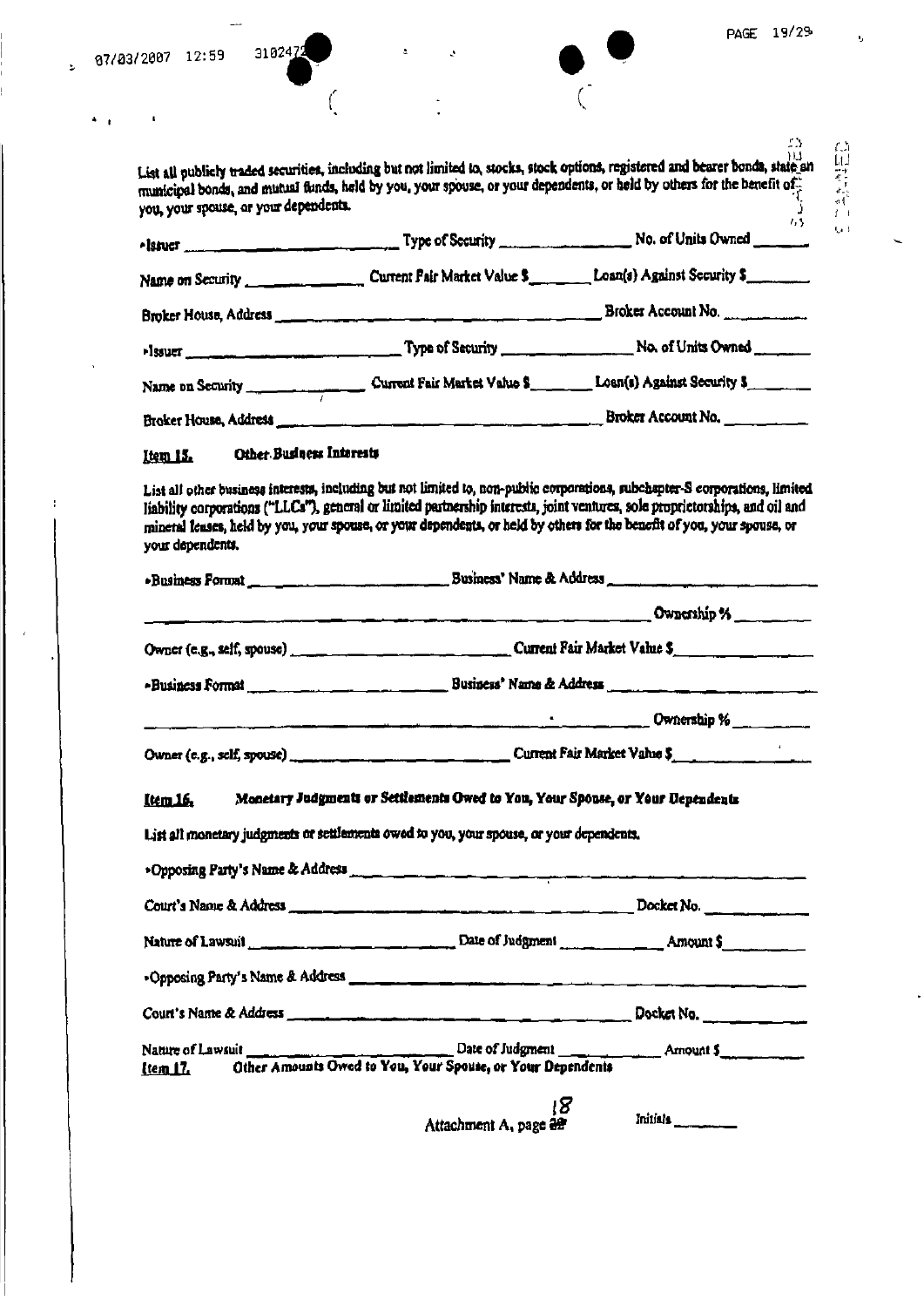$\begin{array}{c} \rule{0pt}{2ex} \rule{0pt}{2ex} \rule{0pt}{2ex} \rule{0pt}{2ex} \rule{0pt}{2ex} \rule{0pt}{2ex} \rule{0pt}{2ex} \rule{0pt}{2ex} \rule{0pt}{2ex} \rule{0pt}{2ex} \rule{0pt}{2ex} \rule{0pt}{2ex} \rule{0pt}{2ex} \rule{0pt}{2ex} \rule{0pt}{2ex} \rule{0pt}{2ex} \rule{0pt}{2ex} \rule{0pt}{2ex} \rule{0pt}{2ex} \rule{0pt}{2ex} \rule{0pt}{2ex} \rule{0pt}{2ex} \rule{0pt}{2ex} \rule{0pt}{$ 

J

 $\frac{1}{2}$ 

 $\bar{1}$ 

 $\bar{\mathbf{I}}$ 

 $\mathbf{h}$ 

 $\ddot{ }$ 

|                                       | List all other amounts owed to you, your spouse, or your dependents.                                                                                                                                                                                                                                                    |  |
|---------------------------------------|-------------------------------------------------------------------------------------------------------------------------------------------------------------------------------------------------------------------------------------------------------------------------------------------------------------------------|--|
|                                       | Debtor's Name, Address, & Telephone No.                                                                                                                                                                                                                                                                                 |  |
|                                       | Original Amount Owed \$ Current Amount Owed \$ Monthly Payment \$                                                                                                                                                                                                                                                       |  |
| Item 18.                              | Life Insurance Policies                                                                                                                                                                                                                                                                                                 |  |
|                                       | List all life insurance policies held by you, your spouse, or your dependents.                                                                                                                                                                                                                                          |  |
|                                       |                                                                                                                                                                                                                                                                                                                         |  |
|                                       | Insured _______________________________Beneficiary ______________________________Face Value \$_______________________                                                                                                                                                                                                   |  |
|                                       | Policy No. 2008 2018 Against Policy S. 2008 Surrender Value S.                                                                                                                                                                                                                                                          |  |
|                                       | Finsurance Company's Name, Address, & Telephone No. <b>2006</b> Company and the company of the company of the company                                                                                                                                                                                                   |  |
|                                       |                                                                                                                                                                                                                                                                                                                         |  |
|                                       |                                                                                                                                                                                                                                                                                                                         |  |
| Item 19.                              | Deferred Income Arrangements                                                                                                                                                                                                                                                                                            |  |
|                                       | List all deferred income anangements, including but not limited to, deferred annuities, peasions plana, profit-sharing<br>plans, 401(k) plans, IRAs, Keoghs, and other retirement accounts, held by you, your spouse, or your dependents, or held<br>by others for the benefit of you, your spouse, or your dependents. |  |
|                                       | Name on Account __________________________Type of Plan ____________________Date Established __________________                                                                                                                                                                                                          |  |
|                                       |                                                                                                                                                                                                                                                                                                                         |  |
|                                       |                                                                                                                                                                                                                                                                                                                         |  |
|                                       |                                                                                                                                                                                                                                                                                                                         |  |
|                                       |                                                                                                                                                                                                                                                                                                                         |  |
|                                       |                                                                                                                                                                                                                                                                                                                         |  |
| Personal Property<br>It <u>em 20.</u> |                                                                                                                                                                                                                                                                                                                         |  |

 $\mathbf{u}$ 

 $\overline{\phantom{a}}$ 

Ź

÷,

è

 $\tilde{\mathcal{L}}$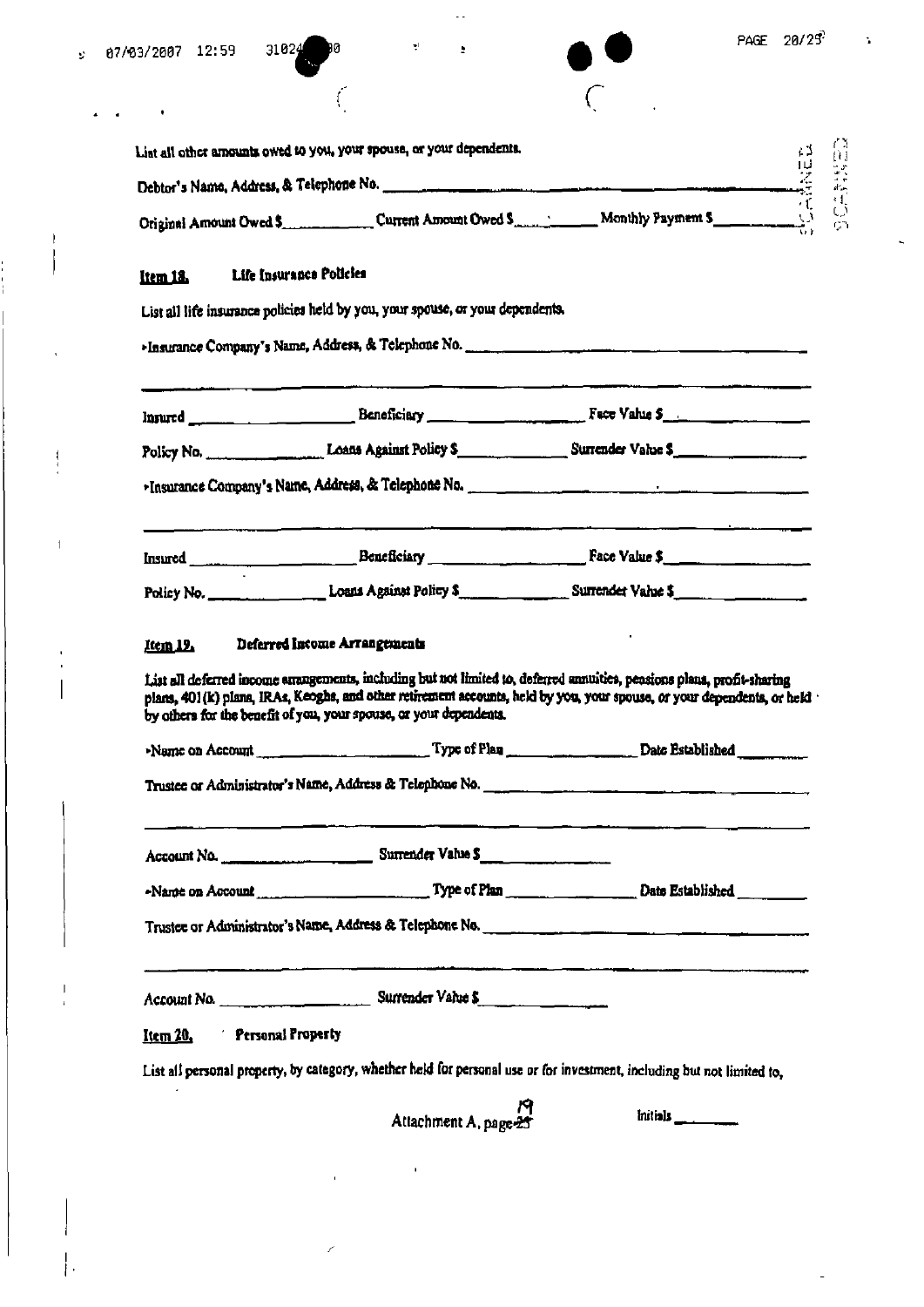台印 なんじり

furniture and household goods of value, computer equipment, electronics, coins, stamps, artwork, gemstones, jewelry,  $\frac{1}{10}$  bullion, other collectibles, copyrights, patents, and other intellectual property, held by yo

ž.

| Property Category<br>(e.g., artwork, jewelry) | Name of Owner<br>Property Location |  | Acquisition<br>Cou | Current 5<br><b>Yalug</b> |
|-----------------------------------------------|------------------------------------|--|--------------------|---------------------------|
|                                               |                                    |  |                    |                           |
|                                               |                                    |  |                    |                           |
|                                               |                                    |  |                    |                           |
|                                               |                                    |  |                    |                           |
|                                               |                                    |  |                    |                           |
|                                               |                                    |  |                    |                           |

#### Item 21. Cart, Trucks, Motoreycles, Boats, Airplanes, and Other Vehicles

List all cars, trucks, motorcycles, boats, airplanes, and other vehicles owned or operated by you, your spouse, or your dependents, or held by others for the benefit of you, your sponse, or your dependents.

| • Vehicle Type _______________________Make _________________________Model ______________________________Year _______   |    |                       |
|------------------------------------------------------------------------------------------------------------------------|----|-----------------------|
|                                                                                                                        |    |                       |
| Address of Vehicle's Location <b>communication</b> and continued to the continued of the continued of the continued of |    |                       |
| Purchase Price \$                                                                                                      |    |                       |
|                                                                                                                        |    |                       |
| Original Loan Amount \$                                                                                                |    |                       |
|                                                                                                                        |    |                       |
|                                                                                                                        |    |                       |
|                                                                                                                        |    |                       |
| Purchase Price \$________________Current Value \$____________________Account/Loan No.                                  |    |                       |
|                                                                                                                        |    |                       |
| Original Loan Amount 5. Current Loan Balance S. Monthly Payment S.                                                     |    |                       |
| Item 21. Continued                                                                                                     |    |                       |
|                                                                                                                        |    |                       |
|                                                                                                                        | 20 |                       |
|                                                                                                                        |    | Attachment A, page 24 |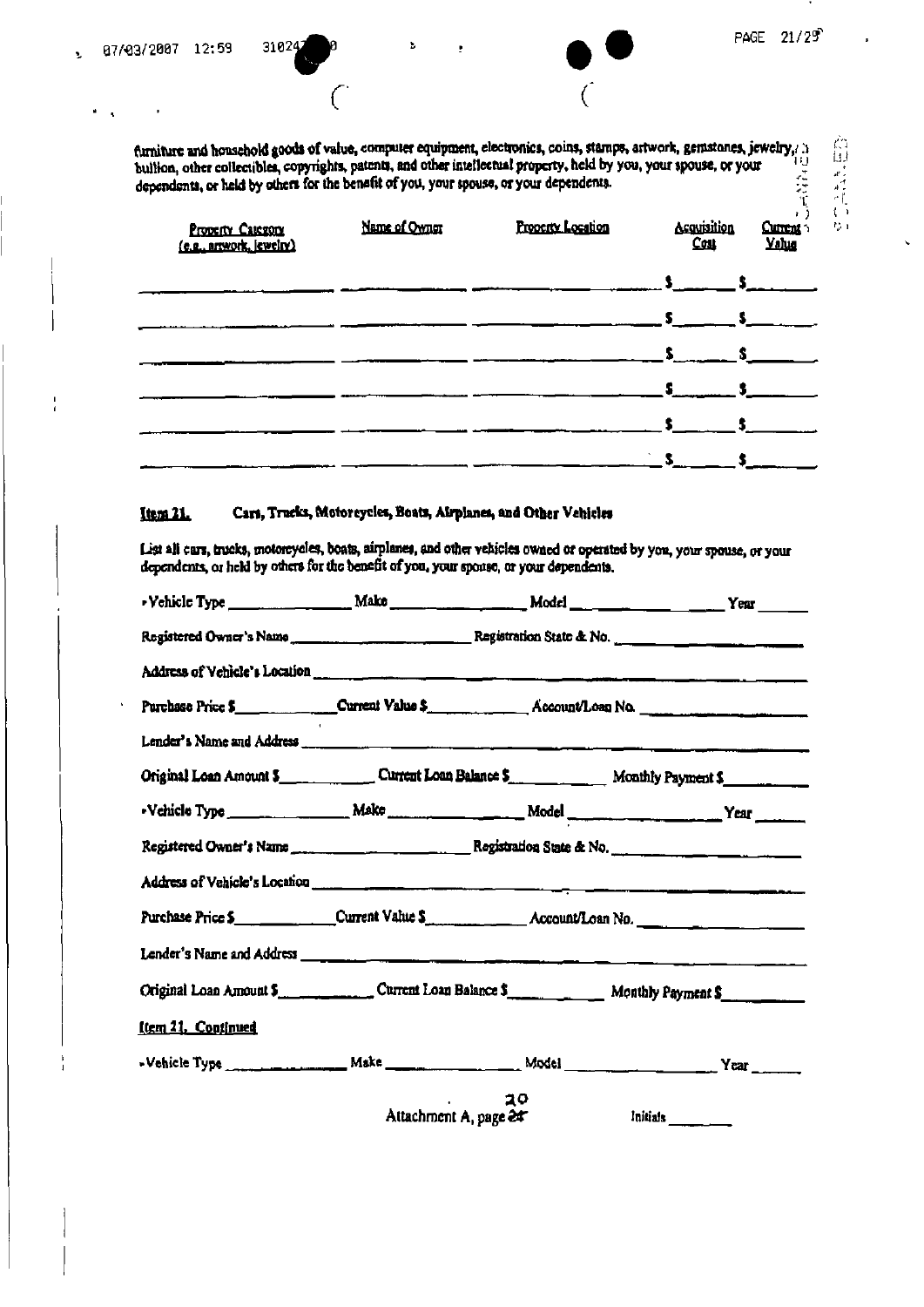$\cdot$ 

 $\pmb{\rangle}$ 

ŀ

 $\cdot$ 

**P** 

 $\langle$ 

 $\mathcal{C}$ 

 $\ddot{\cdot}$ 

|                                         | Purchase Price 5 _________________Current Value \$ _______________Account/Loan No.                                           |
|-----------------------------------------|------------------------------------------------------------------------------------------------------------------------------|
|                                         | Lender's Name and Address <b>The Commission of the Commission Commission Commission Commission Commission</b>                |
|                                         | Original Loan Amount 5                                                                                                       |
| <b>Real Property</b><br><u>ltem 22.</u> |                                                                                                                              |
| your dependents.                        | List all real estate held by you, your spouse, or your dependents, or held by others for the benefit of you, your spouse, or |
|                                         |                                                                                                                              |
|                                         | Name(s) on Title and Ownership Percentages                                                                                   |
|                                         | Acquisition Date 1944 1944 1944 Purchase Price \$1,000 million 200 million 200 million 200 million 200 million               |
|                                         | Basis of Valuation <u>compare and the second of the second</u> Loan or Account No.                                           |
|                                         | Lender's Name and Address.                                                                                                   |
|                                         | Current Balance On First Mortgage \$                                                                                         |
|                                         | Other Loan(s) (describe)<br>1983 - Current Balance S                                                                         |
|                                         | Monthly Payment \$ Rental Unit? Monthly Rent Received \$                                                                     |
|                                         | Type of Property Committee Committee of Property's Location                                                                  |
|                                         |                                                                                                                              |
|                                         |                                                                                                                              |
|                                         | Basis of Valustion <u>Production and Communications</u> and Loss or Account No.                                              |
|                                         | Lender's Name and Address <b>Container and Container and Container and Container and Containers and Containers</b>           |
|                                         |                                                                                                                              |
|                                         | Current Balance \$                                                                                                           |
|                                         |                                                                                                                              |
| <b>Credit Cards</b><br><u>Item 23.</u>  |                                                                                                                              |

List each credit card held by you, your spouse, or your dependents. Also list any other credit cards that you, your spouse, or your spouse,

Attachment A, page 25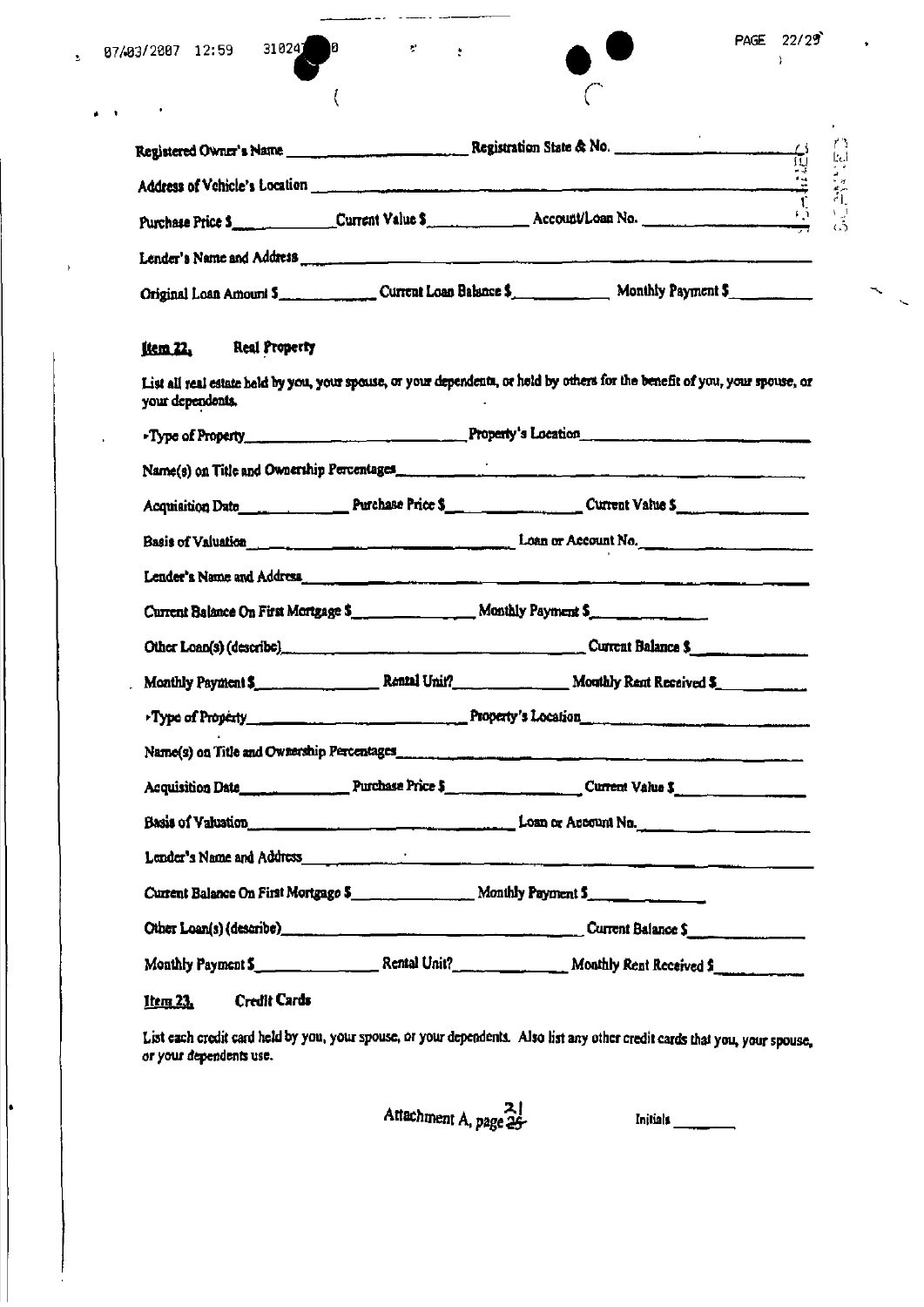$\ddot{\mathbf{z}}$ 

 $\mathbf{r}$ 

90

€

 $\langle \mathbf{e} \rangle$ 

 $\ddot{\mathbf{z}}$ 

| Name of Credit Card (e.g., Visa,<br>MasterCard. Department Store) | Account No. | Name(s) on<br>Account | <b>Current</b><br><b>Balance</b> | <b>Minimum</b><br><b>Monthly Payment</b> | 24           | sк<br>$\frac{1}{\epsilon}$ |                          |
|-------------------------------------------------------------------|-------------|-----------------------|----------------------------------|------------------------------------------|--------------|----------------------------|--------------------------|
|                                                                   |             |                       |                                  |                                          |              |                            |                          |
|                                                                   |             |                       |                                  |                                          | $\mathbf{1}$ | 50                         |                          |
|                                                                   |             |                       |                                  |                                          |              |                            | $\overline{\phantom{1}}$ |
|                                                                   |             |                       |                                  |                                          |              |                            |                          |
|                                                                   |             |                       |                                  |                                          |              |                            |                          |
|                                                                   |             |                       |                                  |                                          |              |                            |                          |

#### Taxes Payable Item 24.

List all taxes, such as income taxes or real estate tuxes, owed by you, your spouse, or your dependants.

| Type of Tax | <b>Amount Owed</b> | Year Incurred |
|-------------|--------------------|---------------|
|             |                    |               |
|             |                    |               |
|             |                    |               |
|             |                    |               |

### $ltm25$ </u> Judgments or Settlements Owed

List all judgments or settlements owed by you, your spouse, or your dependents.

| Opposing Party's Name & Address_ |      |            |
|----------------------------------|------|------------|
| Court's Name & Address           |      | Docket No. |
| Nature of Lawsuit                | Date | Amount S   |

22 Attachment A, page 25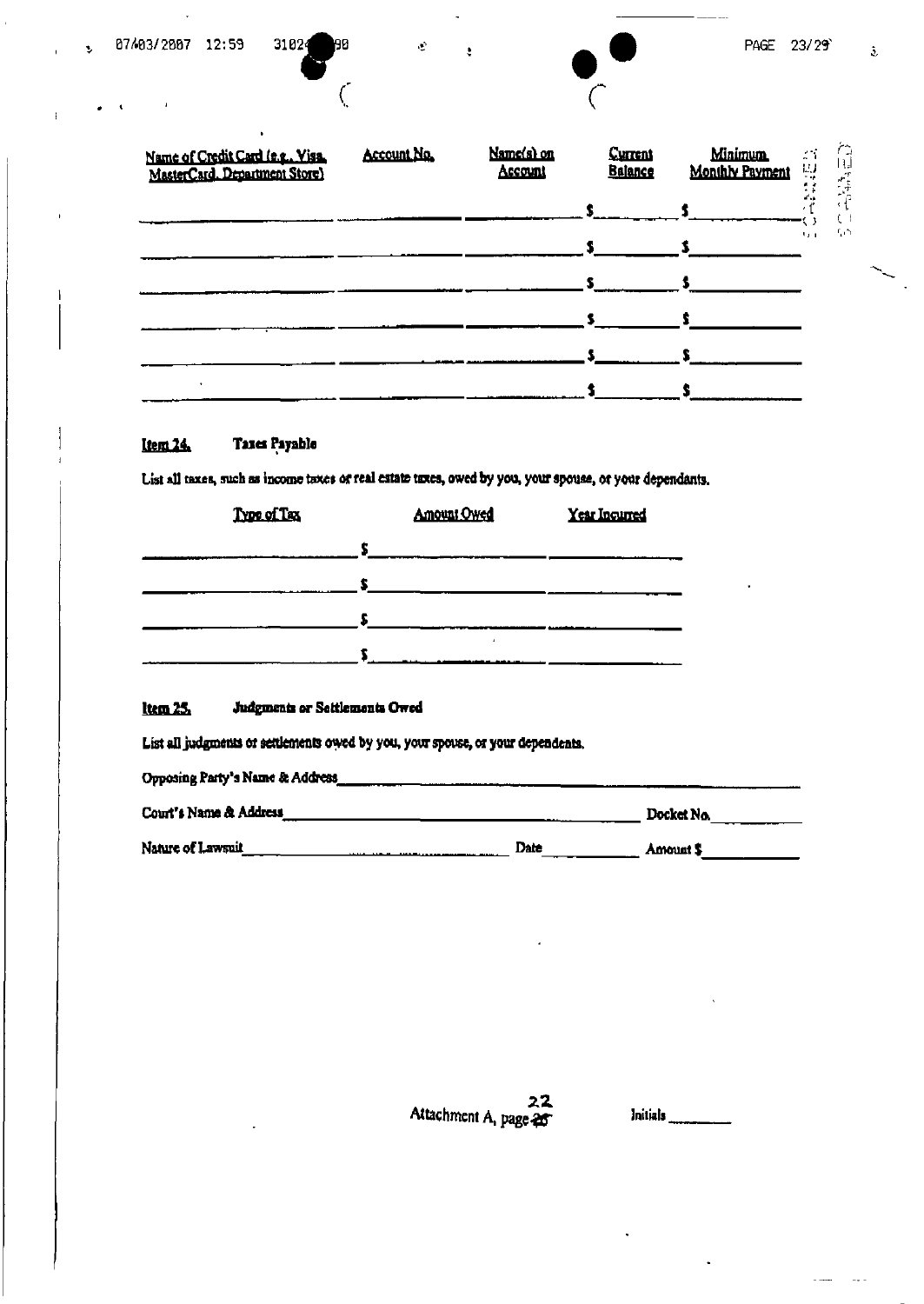$\mathcal{F}$ 

 $\overline{\phantom{a}}$ 

 $\bar{\mathbf{E}}$ 

 $\mathbf{A}$ 

| Item 26. Other Loans and Liabilities |                                                                                                                                                                     |                            |    |
|--------------------------------------|---------------------------------------------------------------------------------------------------------------------------------------------------------------------|----------------------------|----|
|                                      | Liem 26. Other Loans and Liabilities<br>List all other loans or liabilities in your, your spouse's, or your dependents' names.<br>Name & Address of Lender/Creditor |                            |    |
|                                      |                                                                                                                                                                     |                            |    |
|                                      |                                                                                                                                                                     | $\mathcal{L}_{\mathbf{A}}$ | Ų. |
|                                      |                                                                                                                                                                     |                            |    |
|                                      | Payment Amount \$                                                                                                                                                   |                            |    |
|                                      | -Name & Address of Lender/Creditor                                                                                                                                  |                            |    |
|                                      |                                                                                                                                                                     |                            |    |
|                                      |                                                                                                                                                                     |                            |    |
|                                      | Payment Amount \$                                                                                                                                                   |                            |    |

## **OTHER FINANCIAL INFORMATION**

#### **Tax Returns** <u>Item 27.</u>

List all federal tax returns that were filed during the last three years by or on behalf of you, your spouse, or your dependents. Provide a copy of each signed tax return that was filed during the last three years.

| Tax Year | Name(s) on Return | Refund Expected |
|----------|-------------------|-----------------|
|          |                   |                 |
|          |                   |                 |
|          |                   |                 |

#### Applications for Credit <u>Item 28.</u>

List all applications for bank loans or other extensions of credit that you, your spouse, or your dependents have submitted within the last two years. Provide a capy of each application, including all attachments.

Name(s) on Application

Name & Address of Lender

**Truits and Escrows** Item 29,

23 Attachment A, page 27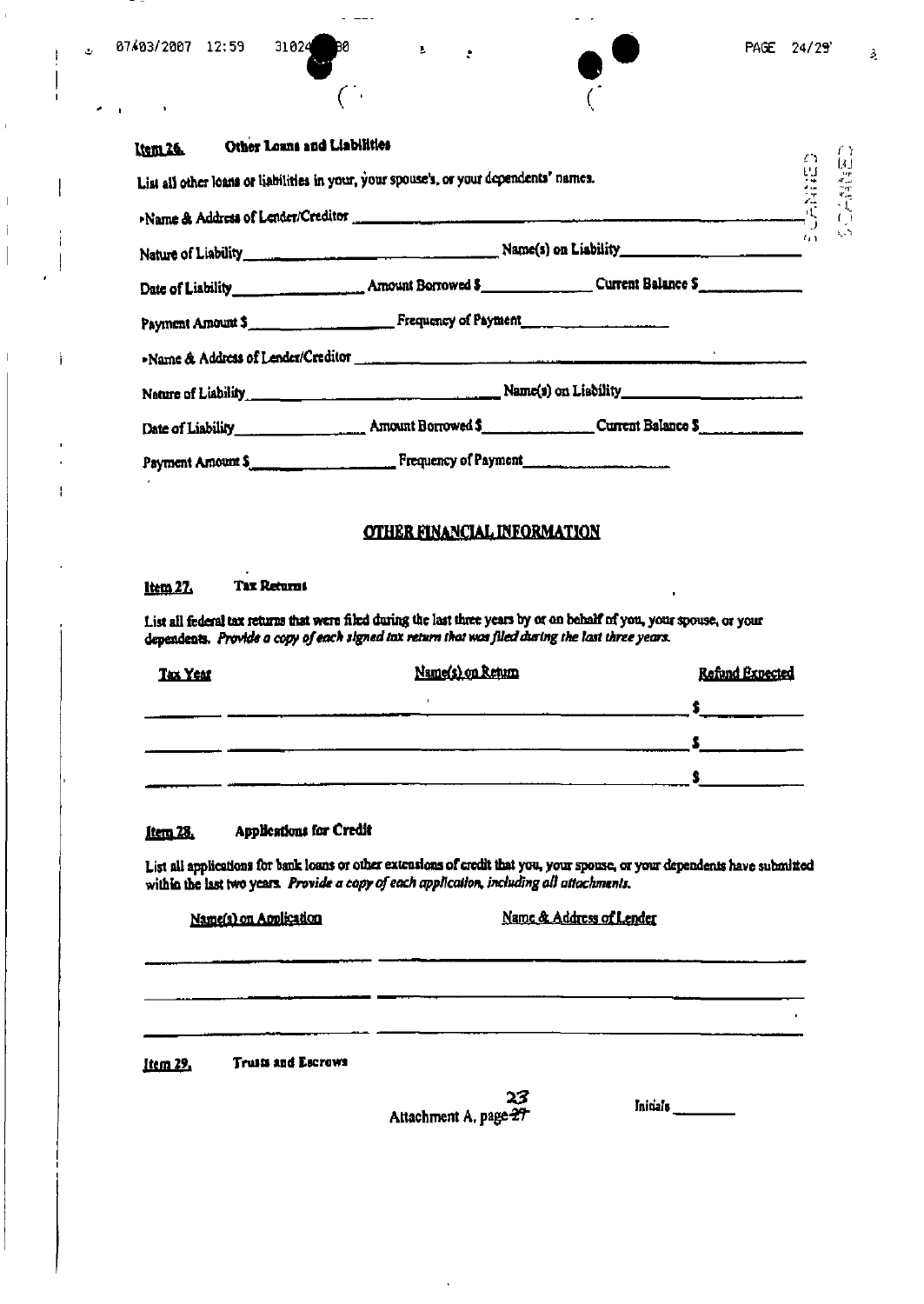| 07/03/2007 12:59 |                | 3102<br>98                | Ė.                                                                                    | $\tilde{\mathcal{L}}$ |         |                                                                                                                     | PAGE.                                                                                                                       | 25/29'             |
|------------------|----------------|---------------------------|---------------------------------------------------------------------------------------|-----------------------|---------|---------------------------------------------------------------------------------------------------------------------|-----------------------------------------------------------------------------------------------------------------------------|--------------------|
|                  |                |                           |                                                                                       |                       |         |                                                                                                                     |                                                                                                                             |                    |
|                  |                |                           | dependents, for any person or entity. Provide copies of all executed trust documents, |                       |         | dependents. Also hist all finds or other assets that are being held in trust or escrow by you, your spouse, or your | List all funds or other assets that are being held in trust or escrow by any person or entity for you, your spouse, or your | にほんかん<br>73<br>四个门 |
|                  | Name & Address | Trustee of Escrow Agent's | Datg<br>Established                                                                   |                       | Granton | Beneficiaries                                                                                                       | Present Market<br>Yatur of Assets                                                                                           | $\mathbf{r}_i$     |
|                  |                |                           |                                                                                       |                       |         |                                                                                                                     |                                                                                                                             |                    |
|                  |                |                           |                                                                                       |                       |         |                                                                                                                     |                                                                                                                             |                    |

ŧ

#### Item 30. **Transfers of Assets**

 $\mathcal{A}$ 

j

 $\frac{1}{2}$ 

List each person to whom you have transferred, in the aggregate, more than \$2,500 in funds or other assets during the previous three years by loan, gift, sale, or other transfer. For each such person, state the total amoun

\$

| Transferee's Name, Address, & Relationship | Property<br><b>Transferred</b> | ARRIERATE<br><b>Yaluc</b>                                                                                                                                                                                                            | Transfer<br>Dam | Type of Transfer<br>(e.g. Loan Gift) |
|--------------------------------------------|--------------------------------|--------------------------------------------------------------------------------------------------------------------------------------------------------------------------------------------------------------------------------------|-----------------|--------------------------------------|
|                                            |                                |                                                                                                                                                                                                                                      |                 |                                      |
|                                            |                                | <u> 5 — Second Alexander and Alexander and Alexander and Alexander and Alexander and Alexander and Alexander and Alexander and Alexander and Alexander and Alexander and Alexander and Alexander and Alexander and Alexander and</u> |                 |                                      |
|                                            |                                |                                                                                                                                                                                                                                      |                 |                                      |
|                                            |                                |                                                                                                                                                                                                                                      |                 |                                      |
|                                            | $\bullet$                      | $\frac{1}{2}$                                                                                                                                                                                                                        |                 |                                      |
|                                            |                                | $\sim$<br>$\sim$ 14 $\,$                                                                                                                                                                                                             |                 |                                      |
|                                            |                                | $S_{\text{max}}$                                                                                                                                                                                                                     |                 |                                      |
|                                            |                                |                                                                                                                                                                                                                                      |                 |                                      |
|                                            | $24$<br>Attachment A, page 28  |                                                                                                                                                                                                                                      |                 |                                      |
|                                            |                                |                                                                                                                                                                                                                                      | Initials        |                                      |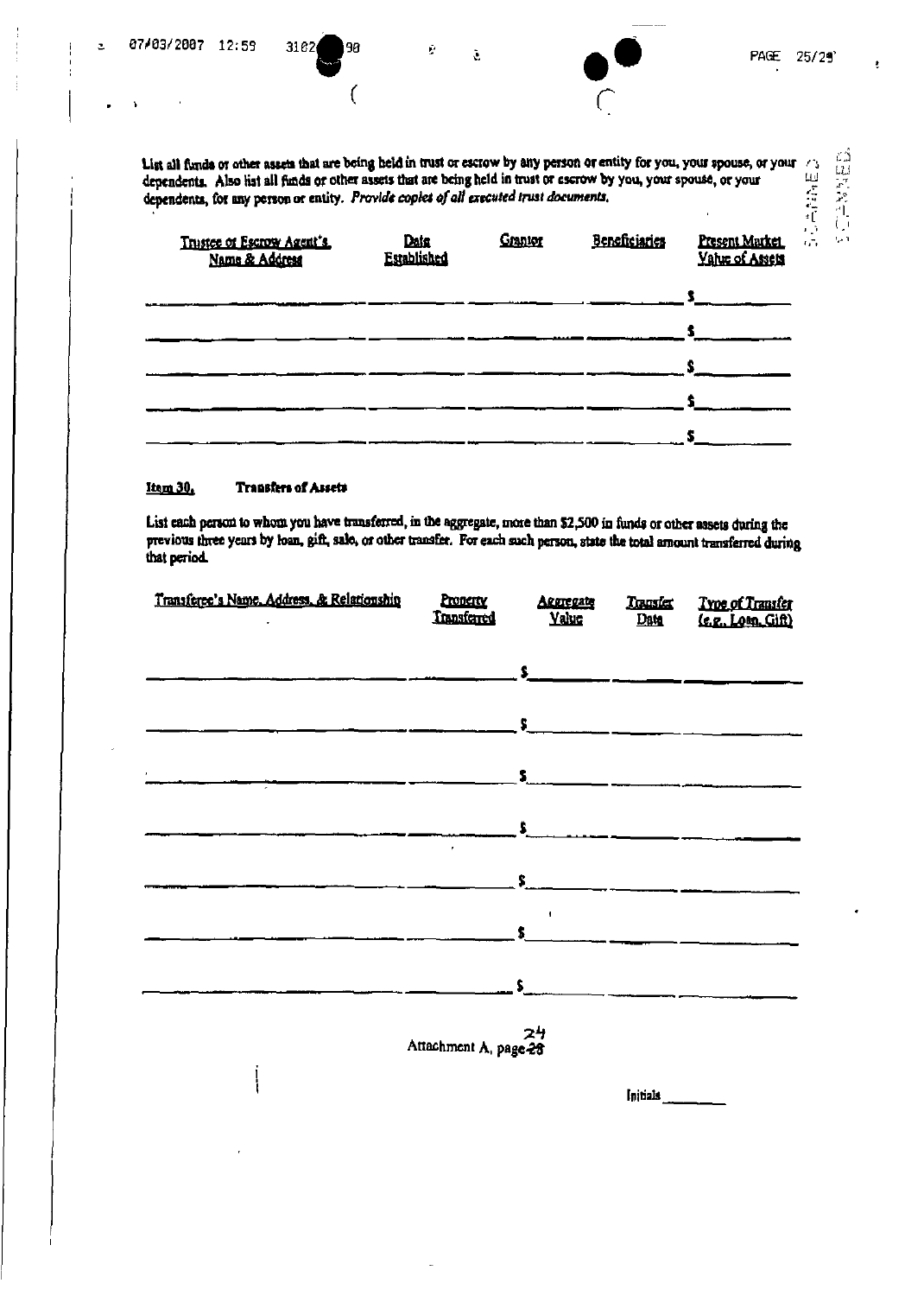×

 $\Delta$ 

Ť

 $\frac{1}{2}$ 

 $\cdot$  $\pmb{\mathfrak{z}}$ 

 $\overline{\phantom{0}}$ 

 $\boldsymbol{\tau}$ 

31024

ÞО

 $\overline{\mathcal{C}}$ 

l,

 $\mathbb{C}$ 

## **SUMMARY FINANCIAL SCHEDULES**

 $\bar{\mathbf{e}}$ 

### Combined Balance Sheet for You, Your Spouse, and Your Dependents Item 31.

 $\mathfrak{S}$ 

| ۲J        | r ,                |
|-----------|--------------------|
| Lυ.       | I<br>$\frac{1}{2}$ |
| ۰<br>حداد | ı.                 |
|           | чť<br>r.           |
|           | م ا                |

| <b>ASSETS</b>                                           |                                                                                                                | <b>LIABILITIES</b>                                    | Đ<br>475                              |
|---------------------------------------------------------|----------------------------------------------------------------------------------------------------------------|-------------------------------------------------------|---------------------------------------|
| Cash on Hand<br>(Item 12)                               | $\bullet$ $\bullet$                                                                                            | Credit Cards<br>(Item 23)                             | $\mathbf{s}$ and $\mathbf{s}$         |
| Cash in Financial Institutions<br>$($ ltem $12)$        | $\mathbf{s}$ and the set of $\mathbf{s}$                                                                       | Motor Vehicles - Liens<br>(lcm 2l)                    | $\overline{\mathbf{5}}$ , and the set |
| U.S. Government Securities<br>$($ ltem 13 $)$           |                                                                                                                | Real Property - Encumbrances<br>(Item 22)             |                                       |
| <b>Publicly Traded Securities</b><br>$($ item 14 $)$    |                                                                                                                | Loans Against Publicly Traded Securities<br>(Item 14) |                                       |
| Other Business Interests<br>(lcm 15)                    |                                                                                                                | Taxes Payable<br>(lcm 24)                             |                                       |
| Judgments or Settlements Owed<br>to You (Item 16)       |                                                                                                                | Judgments or Settlements Owed<br>$($ Item 25 $)$      | S.                                    |
| Other Amounts Owed to You<br>(ltem 17)                  | $\mathbf{s}$ . The set of $\mathbf{s}$                                                                         | Other Loans and Liabilities<br>$($ Item 26 $)$        |                                       |
| Surrender Value of Life Insurance<br>$(\text{fcm } 18)$ |                                                                                                                | Other Liabilities (Itemize)                           |                                       |
| Deferred Income Arrangements<br>(Item 19)               |                                                                                                                |                                                       | s                                     |
| Personal Property<br>$($ Item 20 $)$                    |                                                                                                                |                                                       | $\sim$ $\sim$ $\sim$                  |
| <b>Motor Vehicles</b><br>$($ Item $21)$                 | and a series of the series of the series of the series of the series of the series of the series of the series |                                                       | $\sum_{i=1}^{n}$                      |
| <b>Real Property</b><br>$($ Item 22 $)$                 | $\overline{a}$                                                                                                 |                                                       | $\sim$                                |
| Other Assets (Itemize)                                  |                                                                                                                |                                                       | $\sim$                                |
|                                                         | s.                                                                                                             |                                                       | $\sim$                                |
|                                                         | s                                                                                                              |                                                       | s.                                    |
|                                                         | \$.                                                                                                            |                                                       | $\sim$ $\sim$                         |
|                                                         | \$.                                                                                                            |                                                       | \$                                    |
| <b>Total Assets</b>                                     |                                                                                                                | <b>Total Liabilities</b>                              |                                       |

کے 2<br>Attachment A, page 29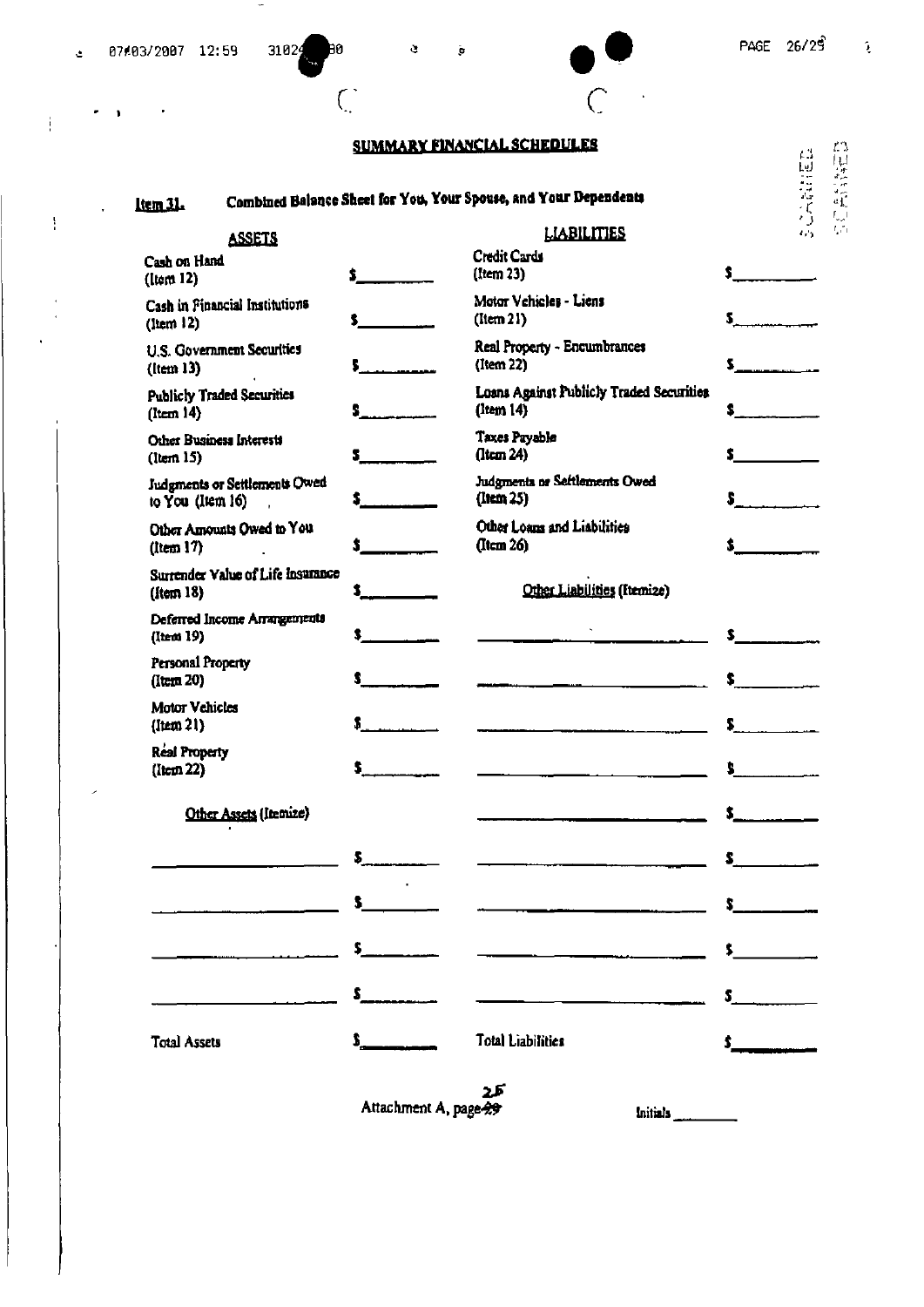$\mathfrak{L}% _{A}^{\ast}(\mathbb{R}^{N})$ 

 $\pmb{\hat{v}}$  $\bullet$ 

3102

**INCOME** 

80

Ъ

 $\tilde{\epsilon}$ 

**EXPENSES** 

E.

自然会社会

### Combined Average Monthly Income and Expenses for You, Your Spouse, and Your Dependents for Item 32. the Last 6 Months

Provide the average monthly income and expenses for you, your spouse, and your dependents for the last 6 months.  $\overrightarrow{Do}$  and include credit card payments separately; rather, include credit card expenditures in the approp

| Salary - After Taxes                                         | $\sim$ $\sim$                 | Mortgage Payments for Residence(s)                                                                                                                                                                                                |                                          |
|--------------------------------------------------------------|-------------------------------|-----------------------------------------------------------------------------------------------------------------------------------------------------------------------------------------------------------------------------------|------------------------------------------|
| Fees, Commissions, and Royalties                             | $\sim$                        | Property Taxes for Residence(s)                                                                                                                                                                                                   | $\sim$                                   |
| Interest                                                     |                               | Rental Property Expenses, Including<br>Mortgage Payments, Taxes, and Insurance                                                                                                                                                    |                                          |
| Dividends and Capital Gains                                  | $\sim$                        | Car or Other Vehicle Lease or Loan<br>Payments                                                                                                                                                                                    | $\sim$                                   |
| Gross Rental Income                                          | $\mathbf{s}$ and $\mathbf{s}$ | <b>Food Expenses</b>                                                                                                                                                                                                              | $\sim$ $\sim$                            |
| Profits from Sole Proprietorships                            | $\sim$                        | <b>Clothing Expenses</b>                                                                                                                                                                                                          | $\sim$                                   |
| Distributions from Partnerships,<br>S-Corporations, and LLCs |                               | <b>Utilities</b>                                                                                                                                                                                                                  | $\mathsf{S}$ . The state of $\mathsf{S}$ |
| Distributions from Trusts and<br><b>Estates</b>              | $\sim$ $\sim$                 | Medical Expenses, Including Insurance                                                                                                                                                                                             | $\sim$                                   |
| Distributions from Deferred<br>Income Arrangements           | $\sim$                        | Other Insurance Premiums                                                                                                                                                                                                          | $\sim$ $\sim$                            |
| <b>Social Security Payments</b>                              | $s_{\dots}$                   | Other Transportation Expenses                                                                                                                                                                                                     |                                          |
| Alimony/Child Support Received                               | $S_{\text{max}}$              | Other Household Expenses                                                                                                                                                                                                          | $\sim$ $\sim$ $\sim$                     |
| Gambling Income                                              | $5 - 1$                       | Other Expenses (Itemize)                                                                                                                                                                                                          |                                          |
| Other Income (Itemize)                                       |                               |                                                                                                                                                                                                                                   |                                          |
|                                                              |                               | $\frac{1}{2}$ . The contract of the contract of the contract of the contract of the contract of the contract of the contract of the contract of the contract of the contract of the contract of the contract of the contract of t |                                          |
|                                                              |                               |                                                                                                                                                                                                                                   | $\sim$ $\sim$                            |
|                                                              |                               |                                                                                                                                                                                                                                   |                                          |
| <b>Total Income</b>                                          | $\mathbf{S}_{\text{max}}$     | <b>Total Expenses</b>                                                                                                                                                                                                             | $\mathsf{s}$                             |
|                                                              | Attachment A, page 30         | 26<br>Initials                                                                                                                                                                                                                    |                                          |